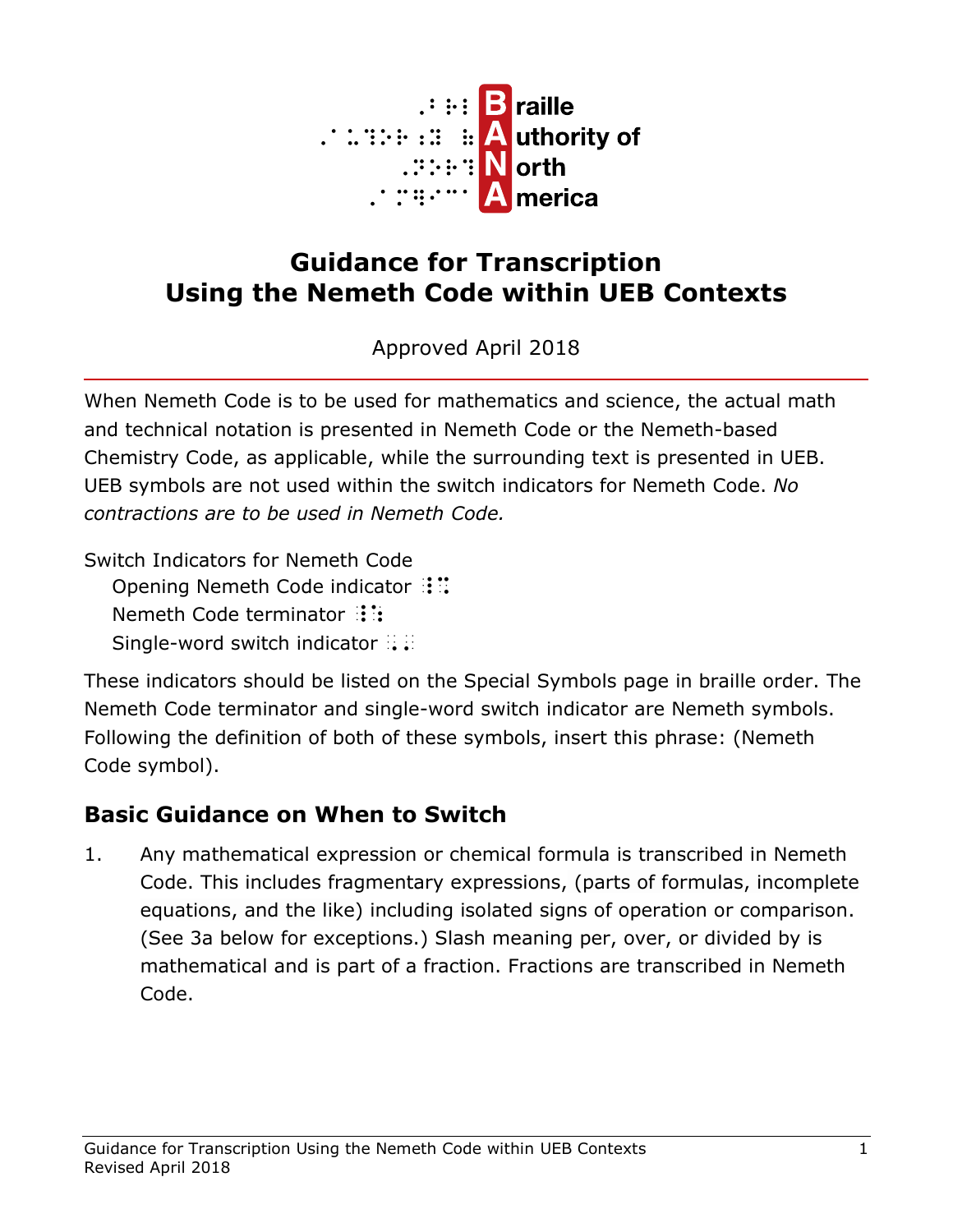Multiplication is another commutative operation because  $3(5)$  is the same as  $5(3)$ .

sistemente de la communista de la communista de la communista de la communista de la communista de la communis<br>De communista de la communista de la communista de la communista de la communista de la communista de la commu op as as an except the same strategy in the same strategy in the same strategy in the same strategy in the sam<br>The same strategy in the same strategy in the same strategy in the same strategy in the same strategy in the s<br> \_% #5(3) \_:4

- 2. All other text, including punctuation that is logically associated with surrounding sentences, should be done in UEB. (See 3b below for exceptions)
- 3. Exceptions: Despite the above principles, it is nevertheless desirable not to overdo switching just for the sake of a simple item that is easily read in either code. On that basis, avoid switching in the following two cases:
	- a. Freestanding, unmodified numbers and/or letters can be transcribed in UEB. If a freestanding number or letter is combined with anything other than an ordinal, an internal comma, or a plural (e.g., a minus sign, a decimal point, etc.), it is transcribed according to Nemeth Code.

## **Examples:**

**52.** Find the sum of the numbers between 1 and 500 that are not multiples of 2 or 3. You may use the formula  $(n+1)$ <sub>c</sub> 2 *n n S* +  $=\frac{n(n+1)}{2}$  for the sum, *S*, of the integers 1 to *n*.

#eb4 , principal and the companies of the second principal sum ( ) is a sum of the sum ( ) and ( ) is a sum of<br>The first particle in the sum ( ) and ( ) is a sum ( ) is a sum ( ) is a sum ( ) is a sum ( ) is a sum ( ) is<br>T ⠀⠀t >e n multiples ( #b or #c4 ,y may ;;;;;; di to di to a de di di di to a de l'internazionale de de la constitución de la constitución de la const<br>Julian de la computación de la constitución de la constitución de la constitución de la constitución de la co<br> istics of the theory is a top of the second theory is a top of the top of the second second second second secon<br>The second the second second second second second second second second second second second second second sec

**45.** How many ways can you have 50¢ using at least 1 quarter?

 $\frac{1}{2}$  , the contract of the contract of the contract of the contract of the contract of the contract of the contract of the contract of the contract of the contract of the contract of the contract of the contract of t , at light and the state of the state of the state of the state of the state of the state of the state of the<br>8. A quality and the state of the state of the state of the state of the state of the state of the state of t<br>8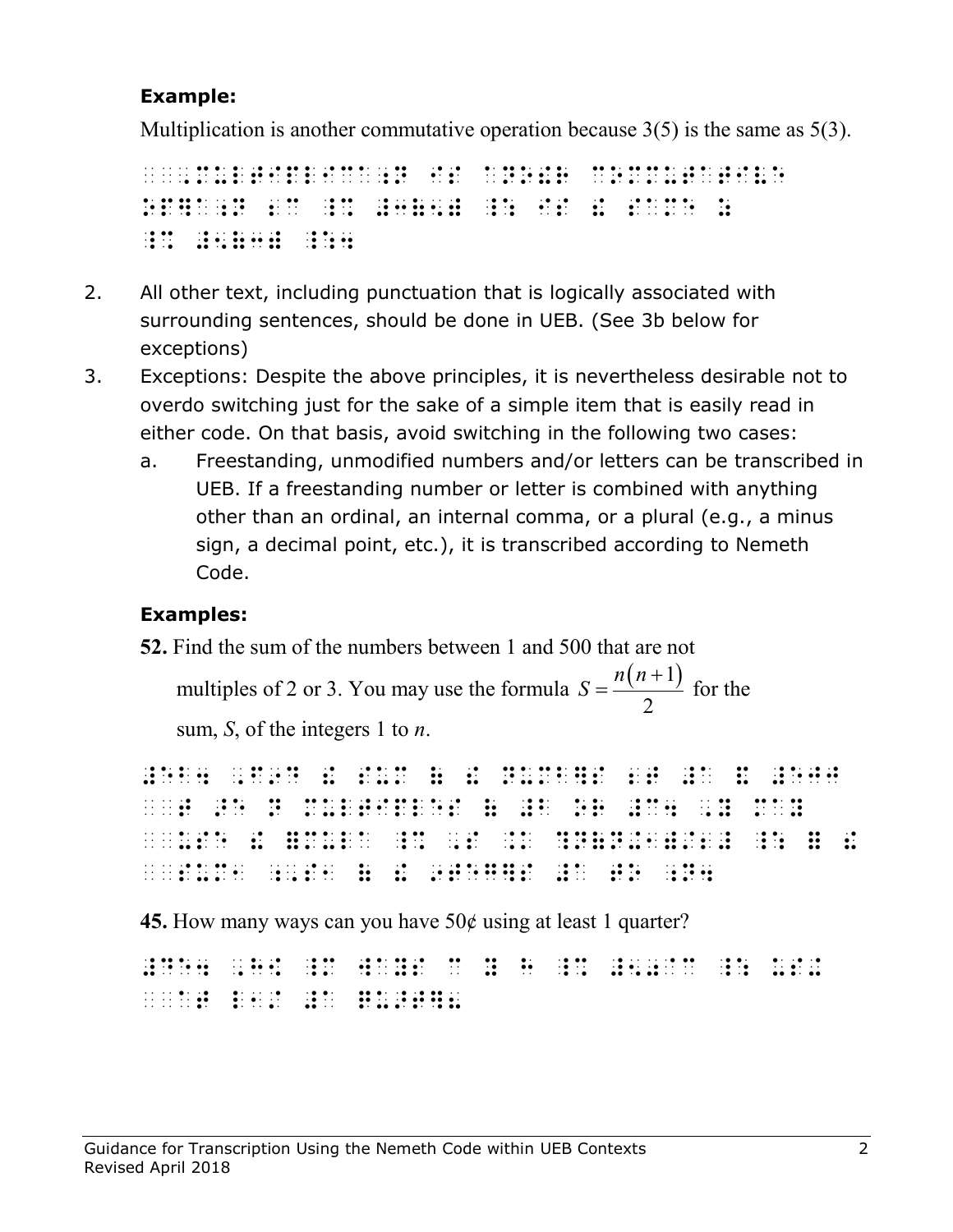b. Digital time (0:00) is transcribed in UEB unless the time is involved in computation.

# **Examples:**

The time of the concert is 9:00-12:30.

 $\frac{1}{2}$ ,  $\frac{1}{2}$ ,  $\frac{1}{2}$ ,  $\frac{1}{2}$ ,  $\frac{1}{2}$ ,  $\frac{1}{2}$ ,  $\frac{1}{2}$ ,  $\frac{1}{2}$ ,  $\frac{1}{2}$ ,  $\frac{1}{2}$ ,  $\frac{1}{2}$ ,  $\frac{1}{2}$ ,  $\frac{1}{2}$ ,  $\frac{1}{2}$ ,  $\frac{1}{2}$ ,  $\frac{1}{2}$ ,  $\frac{1}{2}$ ,  $\frac{1}{2}$ ,  $\frac{1}{2}$ ,  $\frac{1}{2}$ ,

What is  $2:45 + 1:10?$ 

,:at is a state of the second term of the second control of the second control of the second second second sec<br>- at is a state of the second second second second second second second second second second second second se<br>-

- c. When a comma or semicolon occurs between items that are to be transcribed in Nemeth Code, even if they could logically be regarded as belonging to the sentence structure, the comma or semicolon should be transcribed in Nemeth Code. Likewise, parentheses, brackets, or braces that enclose only material that is to be transcribed in Nemeth Code may be transcribed as part of that material even if they could logically be considered as belonging to the larger sentence structure.
- 4. To avoid use of switch indicators when a single word standing alone occurs between two math expressions, a *single-word switch indicator* (6, 3) may be used in Nemeth Code to indicate that the following word (or hyphenated word) is in UEB. Contractions may be used in the subsequent word. The single-word switch indicator should precede the word whether or not it contains contractions. The effect of the indicator is terminated by a space. Otherwise, no contractions are used in Nemeth Code. Similar to the capital indicators, the one-word switch indicator is disregarded for purposes of the UEB lower sign rule. Before a consecutive sequence of two or more words, terminate Nemeth Code. UEB typeform indicators may be used on words that are preceded by the single-word switch indicator. **Note:** The dots 6, 3, previously a transcriber's note symbol, is now the single-word switch indicator, and therefore should be listed on the Special Symbols page, even though it is a Nemeth Code symbol.
- 5. When following *Guidance for Transcription Using the Nemeth Code within UEB Contexts*, icons that are created using the UEB transcriber-defined shape indicator (UEB 11.7.2) may be used in either UEB or Nemeth context without the insertion of switch indicators.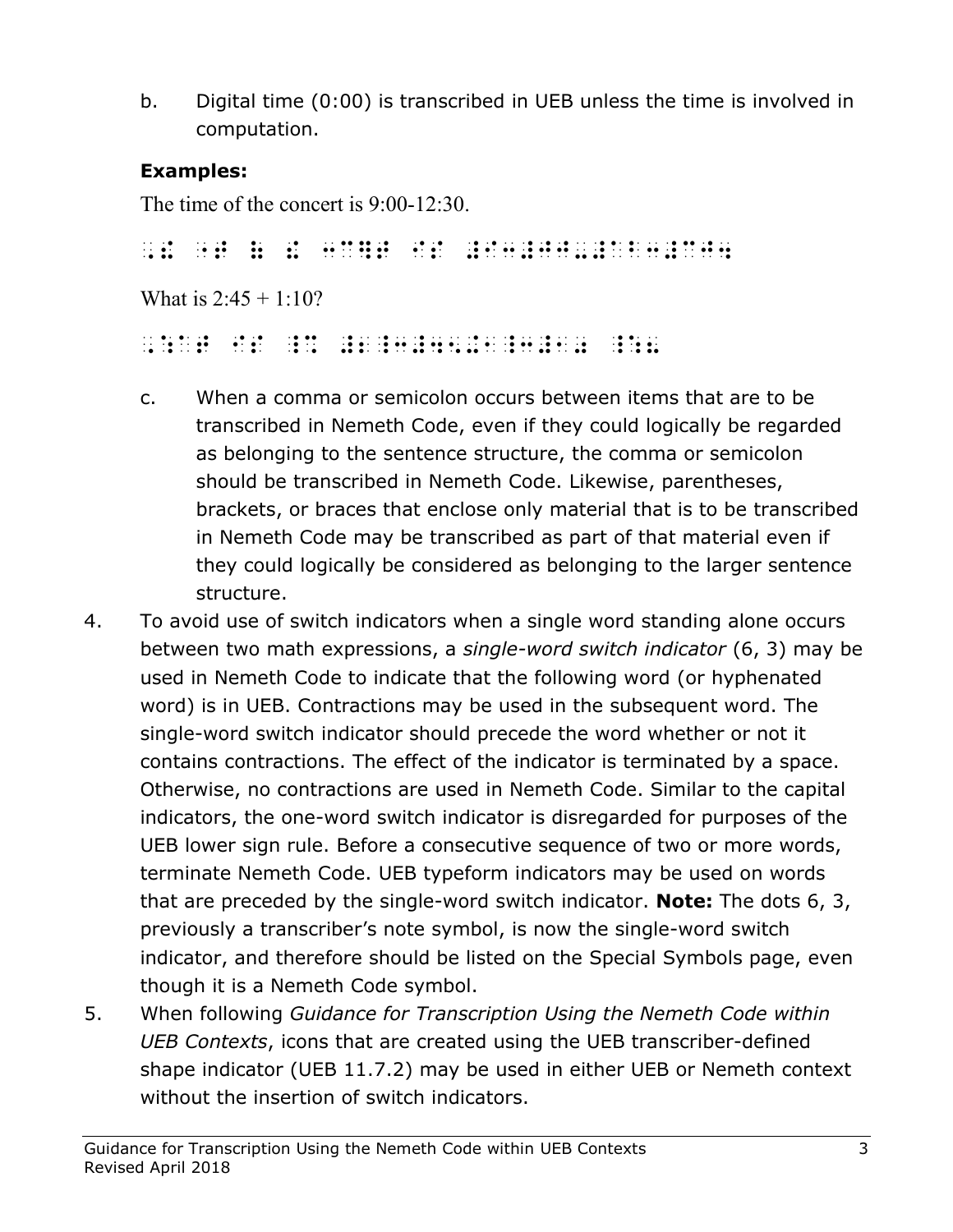6. A switch from UEB to Nemeth Code terminates the effect of a typeform indicator. No UEB typeform terminator is required. This does not apply when switching from Nemeth to UEB. (Capitalization is not a typeform attribute.)

# **UEB Rule for Use of Opening and Closing Nemeth Indicators**

The opening Nemeth Code indicator and Nemeth Code terminator should be used to indicate the switch in and out of Nemeth Code. For convenience, the applicable section of the *Rules of Unified English Braille 2013* is inserted here. The examples provided here have been modified as per the guidelines in this document. Included changes are: keeping the open/close Nemeth indicators on the line with the equation if the entire equation and indicators will fit on the line; not leaving Nemeth Code for single words between mathematical expressions:

#### **14.6 Nemeth Code within UEB text**

- 14.6.1 When technical material is transcribed according to the provisions of *The Nemeth Braille Code for Mathematics and Science Notation* within UEB text, the following sections provide for switching between UEB and Nemeth Code.
- 14.6.2 Place the opening Nemeth Code indicator followed by a space before the sequence to which it applies. Its effect is terminated by the Nemeth Code terminator preceded by a space.

**Note:** The spaces required with the indicator and the terminator do not represent spaces in print.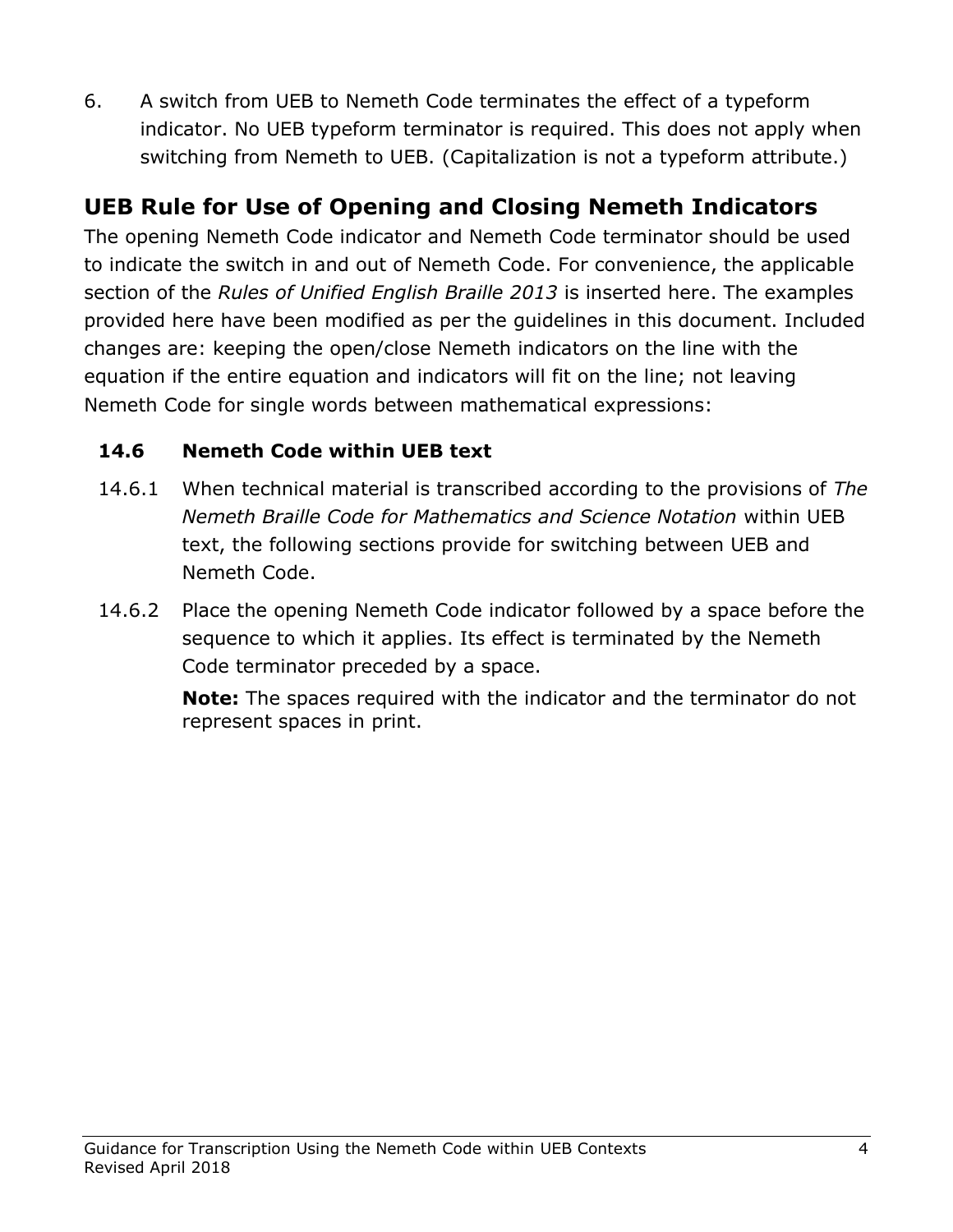The result will be in the form  $(ax + by)(cx + dy)$ , where  $ac = 12$ ,  $bd = -10$ , and  $ad + bc = 7$ .

⠀⠀,! result w 2 9 ! =m \_% (ax+by)(cx+dy), , ac .k #12, ac .k #12, ac .k #12, ac .k #12, ac .k #12, ac .k #12, ac .k #12, ac .k #12, a<br>-k #12, ac .k #12, ac .k #12, ac .k #12, ac .k #12, ac .k #12, ac .k #12, ac .k #12, ac .k #12, ac .k #12, ac<br>bd .k -#10, ,'& ad+bc .k #7 \_:4

He said, " $4x+3y$  is the numerator."

⠀⠀,he sd1 8\_% #4x+3y \_: is ! num]ator40

14.6.3 When the Nemeth Code text is displayed on one or more lines separate from the UEB text, the opening Nemeth Code indicator and the Nemeth Code terminator may each be placed on a line by itself or at the end of the previous line of text.

# **Example:**

*Solution.* Again we group the first two terms and the last two terms.

 $4x^3 - 12x^2 - x + 3 = 4x^2(x - 3) - (x - 3)$  $= (x - 3)(4x^2 - 1)$  $= (x - 3)(2x + 1)(2x - 1)$ .<br>1, solu;n4 , solu;n4 , ag we graph in the solution of the solution of the solution of the solution of the solu<br>1, solution and the solution of the solution of the solution of the solution of the solution of the solution ! la/ two t]ms4 \_% ⠀⠀#4x^3"-12x^2"-x+3 ⠀⠀⠀⠀.k #4x^2"(x-3)-(x-3)  $\ldots$  .  $\ldots$  .  $\ldots$  .  $\ldots$  .  $\ldots$  .  $\ldots$  .  $\ldots$  .  $\ldots$  .  $\ldots$  .  $\ldots$ .k (2x+1)(2x+1)(2x+2)(2x+2)(2x+2)(2x+2)(2x+2)(2x+2)(2x+2)(2x+2)(2x+2)(2x+2)(2x+2)(2x+2)(2x+2)(2x+2)(2x+2)(2x+2<br>(2x+1)(2x+1)(2x+1)(2x+2)(2x+2)(2x+2)(2x+2)(2x+2)(2x+2)(2x+2)(2x+2)(2x+2)(2x+2)(2x+2)(2x+2)(2x+2)(2x+2)(2x+2)(2

The opening indicator is placed at the end of the text line preceding the math expression in preference to being on a line by itself.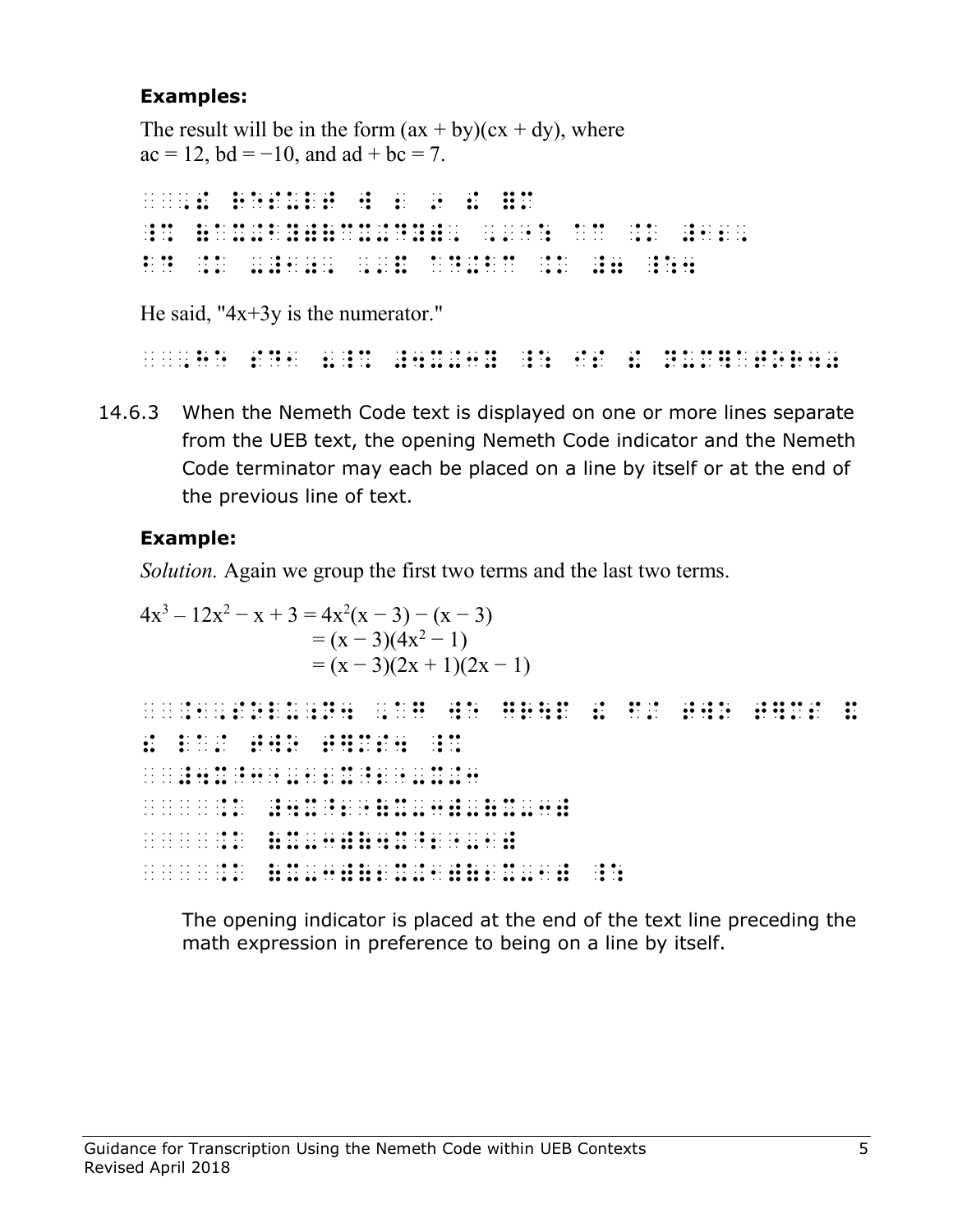# **Additional Guidelines**

- 1. The title page and any supplemental title pages of a book are transcribed in UEB. Nemeth Code symbols are not listed on the Special Symbols Page. The Transcriber's Notes page should carry the following note: "Mathematical content is transcribed according to *The Nemeth Braille Code for Mathematics and Science Notation, 1972 Revision*, 2007-*(year of latest update)* Updates including the *Guidance for Transcription Using the Nemeth Code within UEB Contexts."*
- 2. Consistency should be maintained throughout the book. For symbols such as the percent sign, degree mark, primes, and mentions of Greek letters, whether in a math expression or freestanding, the transcriber should switch to Nemeth Code.
- 3. Titles for figures, tables, sections, etc. (such as "Figure 1") are transcribed in UEB. This applies to numbers related to the figure title, such as

Section 1.3.4  $\therefore$   $\therefore$   $\therefore$   $\therefore$   $\therefore$   $\therefore$   $\therefore$   $\therefore$   $\therefore$   $\therefore$   $\therefore$   $\therefore$   $\therefore$   $\therefore$   $\therefore$   $\therefore$   $\therefore$   $\therefore$   $\therefore$   $\therefore$   $\therefore$   $\therefore$   $\therefore$   $\therefore$   $\therefore$   $\therefore$   $\therefore$   $\therefore$   $\therefore$   $\therefore$   $\therefore$   $\therefore$   $\therefore$   $\therefore$   $\there$ 

4. When words are part of an equation or math expression, they are as much a part of the technical notation as are the letter variables, numbers, signs of operation, etc. The whole expression is placed inside the Nemeth switches with no contractions and is spaced as defined in the Nemeth Code.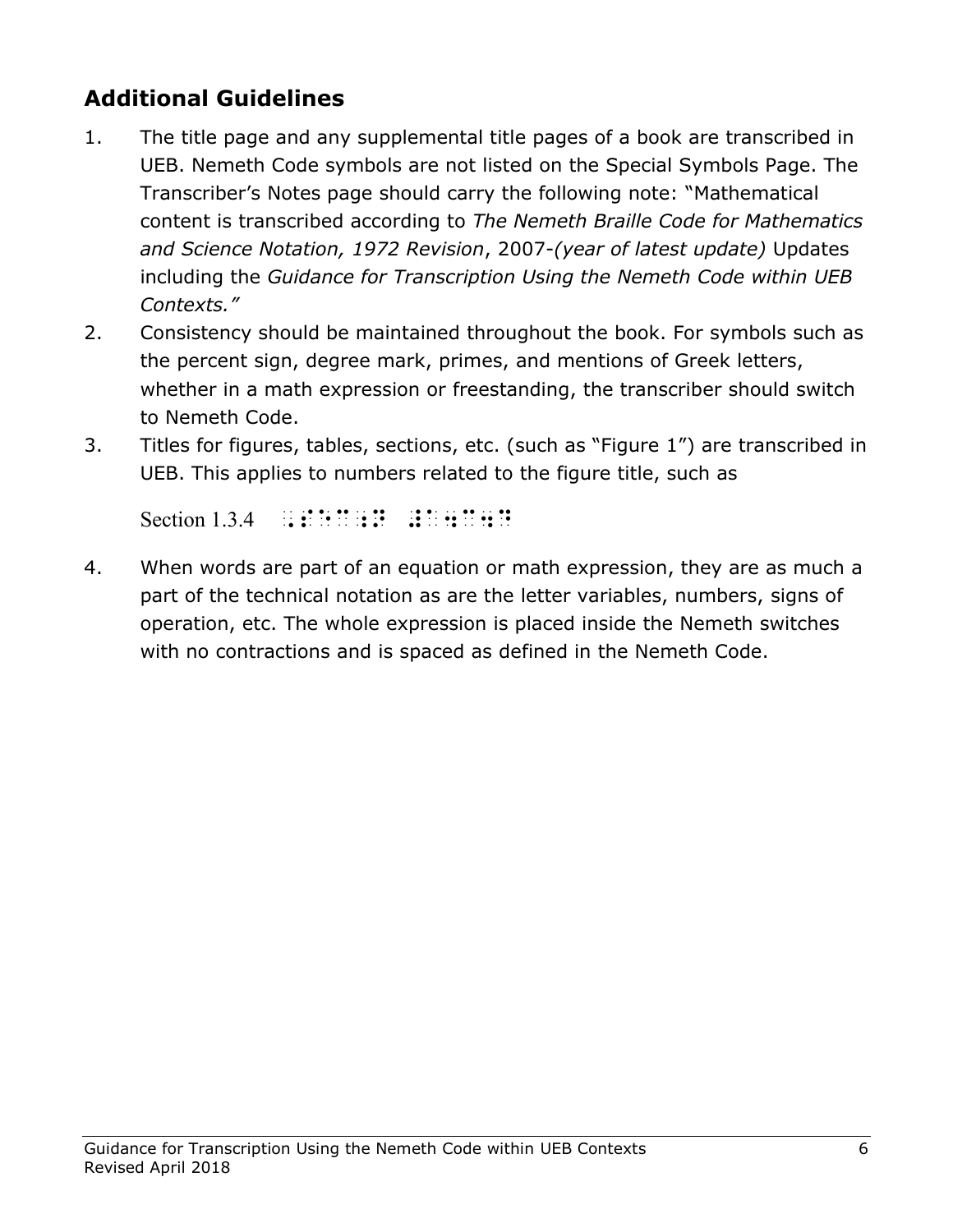One of the most obvious features of an object in motion is how fast it is moving. If a car travels 200 meters in 10 seconds, we say its average speed is 20 meters per second, the *average speed* being the distance traveled divided by the time required to cover the distance:

Average speed= $\frac{\text{Distance}}{\text{Flensed tir}}$ Distance<br>Elapsed time

The equation indicates that the unit for average speed is the unit for distance divided by the unit for time, or meters per second (m/s) in SI units.

.......... a. mo/ obvious and all the state of the state of the state of the state of the state of the state o<br>- Contract the state of the state of the state of the state of the state of the state of the state of the stat 9 mo; no de la constitución de la constitución de la constitución de la constitución de la constitución de la<br>19 movembre - Alexandria de la constitución de la constitución de la constitución de la constitución de la co<br>19 travels #bjj met]s 9 #aj seconds1 we say xs av age species species av species species av age species av species av age species species av age species s<br>Applications is presented to the species of the species and species average and species species species and a<br> ^1.1au 1980. 1980. 1980. 1980. 1980. 1980. 1980. 1980. 1991. 1992. 1992. 1993. 1994. 1995. 1996. 1996. 1996. 1<br>1996. 1996. 1996. 1996. 1996. 1996. 1996. 1996. 1996. 1996. 1996. 1997. 1997. 1997. 1997. 1998. 1999. 1999. 1<br>1 digividade de la divididad de la divididad de la divididad de la divididad de la divididad de la divididad de<br>1980 : de divididad de la divididad de la divididad de la divididad de la divididad de la digididad de la div<br>19 where the speed of the speed speed speed speed speed speed speed speed speed speed speed speed speed speed speed speed speed speed speed speed speed speed speed speed speed speed speed speed speed speed speed speed speed ⠀⠀⠀⠀.k ?,distance/,elapsed time# \_: , et la proposition de la segunda de de la proposition de la proposition de la proposition de la proposition<br>1960 : la proposition de la proposition de la proposition de la proposition de la proposition de la propositio<br>19 species for the species of the species of the species of the species of the species of the species of the spec<br>The species of the species of the species of the species of the species of the species of the species of the s<br>  $\frac{1}{2}$  or methods and the second compact that the second compact second conditions of the second compact that  $\frac{1}{2}$  $, \frac{1}{2}$ , si units4  $, \frac{1}{2}$ , si units4  $, \frac{1}{2}$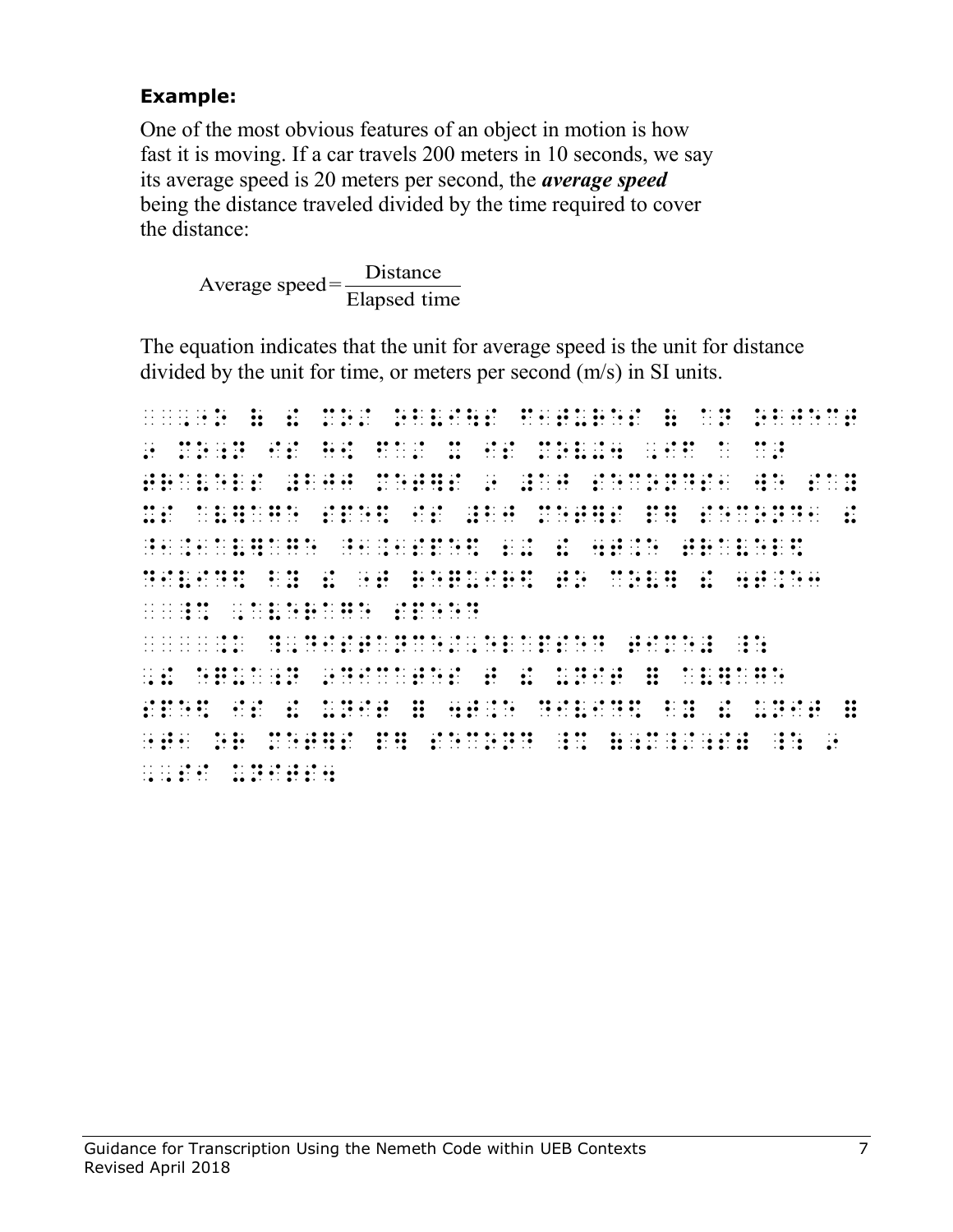5. Abbreviated measurement units (e.g., ft., min) adjacent to related numbers transcribed in Nemeth Code are part of the technical expression and are transcribed within the Nemeth switch indicators.

# **Examples:**

If the box is more than  $\frac{1}{4}$  $\frac{1}{4}$  ounce above or below the desired weight, the box is rejected.

 $\frac{1}{2}$ , if  $\frac{1}{2}$ , if  $\frac{1}{2}$ , if  $\frac{1}{2}$ , if  $\frac{1}{2}$ , if  $\frac{1}{2}$ , if  $\frac{1}{2}$ , if  $\frac{1}{2}$ , if  $\frac{1}{2}$ , if  $\frac{1}{2}$ , if  $\frac{1}{2}$ , if  $\frac{1}{2}$ , if  $\frac{1}{2}$ , if  $\frac{1}{2}$ , if  $\frac{1}{2}$ , if  $\frac{1}{2}$ , abvallari i abvalli i box absoluta i abvalli box i box islami box i box islami box islami box islami box.<br>1999 - 1999 - 1999 - 1999 - 1999 - 1999 - 1999 - 1999 - 1999 - 1999 - 1999 - 1999 - 1999 - 1999 - 1999 - 1999<br>1999 - $\frac{1}{21}$ 

If the box is more than  $\frac{1}{4}$  $\frac{1}{4}$  oz above or below the desired weight, the box is rejected.

is sistema de la companiera de la companiera de la companiera de la companiera de la companiera de la companie<br>1999 : absent de la companiera de la companiera de la companiera de la companiera de la companiera de la comp<br> or 2l ! desir\$ wei<t1 ! box is reject\$4

- 6. A series of two or more letters (not abbreviations) identifying geometric shapes or figures is transcribed in Nemeth Code and capitalized individually if needed. (e.g. Triangle ABC, line EF). The name of the figure is not included within the switches. A single letter identifying a shape or figure may be transcribed in UEB. (e.g. Circle O).
- 7. Tables consisting entirely of words are transcribed in UEB. When table entries are technical material but the row headings are words, the whole table is considered technical material, excluding the table title and column headings. The opening Nemeth Code indicator is placed at the margin of the line following the column separation line with the first row heading or first entry on the next line. The Nemeth Code terminator follows the last line of entries, placed at the margin, followed by the bottom box line, if needed, on the next braille line. The single-word switch indicator is not required on the individual words in the row headings, and contractions are not used.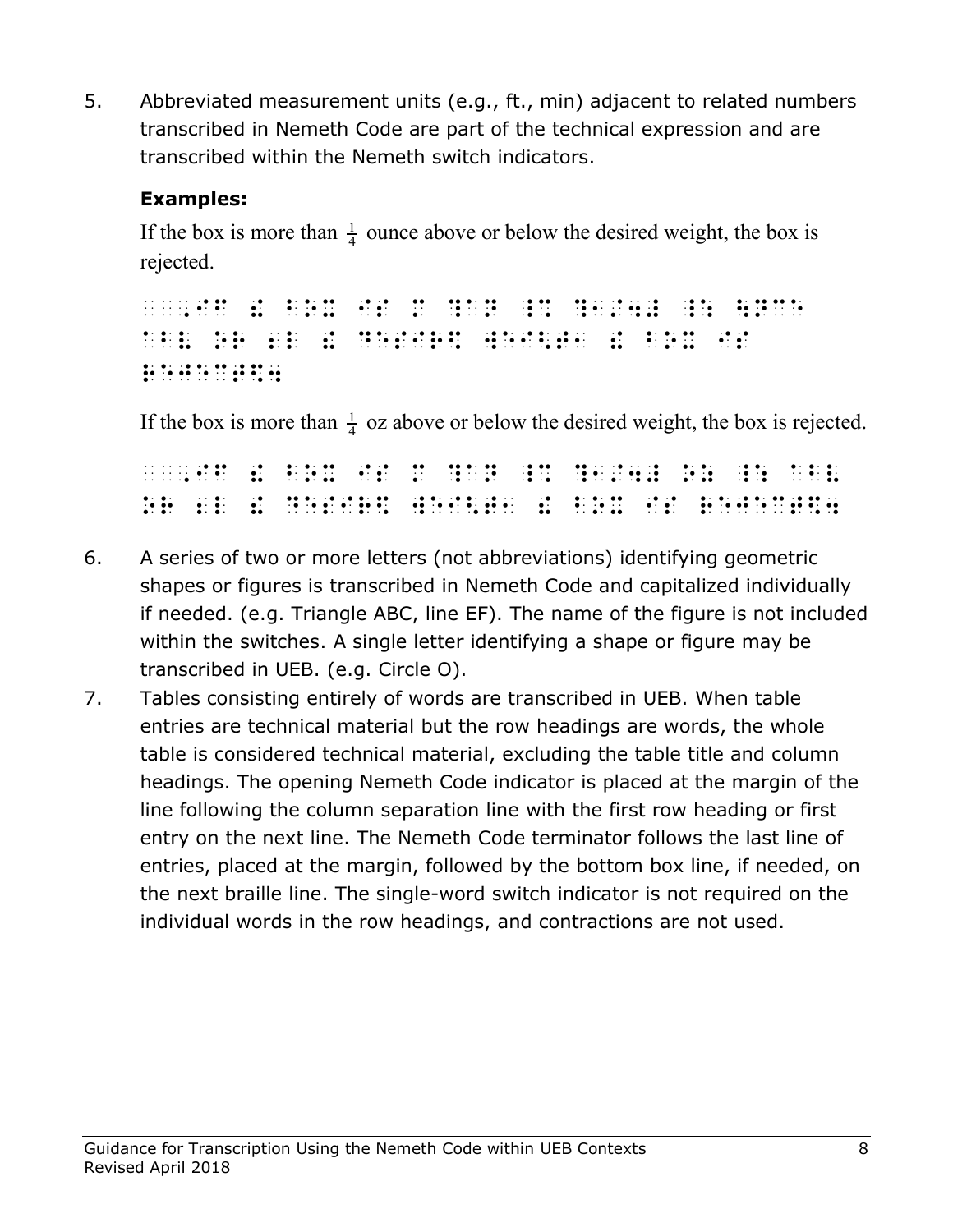$\frac{1}{2}$ 

| Name of element Symbol Atomic number Atomic weight |    |    |           |
|----------------------------------------------------|----|----|-----------|
| thulium                                            | Тm | 69 | 168,934 2 |
| tin                                                | Sn | 50 | 118.69    |
| titanium                                           | Τi | 22 | 47.90     |
| tungsten                                           | W  | 74 | 183.85    |
| uranium                                            | U  | 92 | 238,029   |

#### Table 22 **THE CHEMICAL ELEMENTS**

ico con considerativa de actual de actual de los considerativas de la actual de actual de la consideración de<br>Los considerativas de la consideración de la consideración de la consideración de la consideración de actual d<br>

|                                                              |                                                                                                        |  |                                                     |                                                                                                                                                                                |  |  |                                                     |                                                                               |  |                                                                                                                                                                                                                                                                                                                                                                                                                                                                                                                                                                                    |  |                                                                                                                                                                                                                                                                                                                                                                                                                                                              |  |  |                                                       | . | $\cdots$ |  |                                                                                                                                                                                                                                                                                                                                                                                                                                                                                                                                                                                     |  |            |                                               |  |
|--------------------------------------------------------------|--------------------------------------------------------------------------------------------------------|--|-----------------------------------------------------|--------------------------------------------------------------------------------------------------------------------------------------------------------------------------------|--|--|-----------------------------------------------------|-------------------------------------------------------------------------------|--|------------------------------------------------------------------------------------------------------------------------------------------------------------------------------------------------------------------------------------------------------------------------------------------------------------------------------------------------------------------------------------------------------------------------------------------------------------------------------------------------------------------------------------------------------------------------------------|--|--------------------------------------------------------------------------------------------------------------------------------------------------------------------------------------------------------------------------------------------------------------------------------------------------------------------------------------------------------------------------------------------------------------------------------------------------------------|--|--|-------------------------------------------------------|---|----------|--|-------------------------------------------------------------------------------------------------------------------------------------------------------------------------------------------------------------------------------------------------------------------------------------------------------------------------------------------------------------------------------------------------------------------------------------------------------------------------------------------------------------------------------------------------------------------------------------|--|------------|-----------------------------------------------|--|
|                                                              | $\cdots$<br>$\cdots$                                                                                   |  | $\bullet$ .<br>$\bullet\bullet$<br>$\bullet\bullet$ |                                                                                                                                                                                |  |  |                                                     |                                                                               |  |                                                                                                                                                                                                                                                                                                                                                                                                                                                                                                                                                                                    |  | $\mathbf{v} \cdot \mathbf{a} = \mathbf{v} \cdot \mathbf{v} + \mathbf{a} \cdot \mathbf{v} + \mathbf{a} \cdot \mathbf{v} + \mathbf{v} \cdot \mathbf{v} + \mathbf{v} \cdot \mathbf{v} + \mathbf{v} \cdot \mathbf{v} + \mathbf{v} \cdot \mathbf{v} + \mathbf{v} \cdot \mathbf{v} + \mathbf{v} \cdot \mathbf{v} + \mathbf{v} \cdot \mathbf{v} + \mathbf{v} \cdot \mathbf{v} + \mathbf{v} \cdot \mathbf{v} + \mathbf{v} \cdot \mathbf{v} + \mathbf{v} \cdot \math$ |  |  |                                                       |   |          |  | $\cdots$<br>$\cdots\qquad\cdots\quad\bullet\bullet\quad\cdots\bullet\quad\cdots\quad\bullet\qquad\cdots\quad\cdots$<br>$\mathbf{v} \cdot \mathbf{a} = \mathbf{v} \cdot \mathbf{v} + \mathbf{a} \cdot \mathbf{v} + \mathbf{a} \cdot \mathbf{v} + \mathbf{v} \cdot \mathbf{v} + \mathbf{v} \cdot \mathbf{v} + \mathbf{v} \cdot \mathbf{v} + \mathbf{v} \cdot \mathbf{v} + \mathbf{v} \cdot \mathbf{v} + \mathbf{v} \cdot \mathbf{v} + \mathbf{v} \cdot \mathbf{v} + \mathbf{v} \cdot \mathbf{v} + \mathbf{v} \cdot \mathbf{v} + \mathbf{v} \cdot \mathbf{v} + \mathbf{v} \cdot \math$ |  |            |                                               |  |
|                                                              | $\cdot\bullet\bullet\cdot\cdot\bullet\cdot\bullet\bullet\bullet\bullet$<br>$\cdots$                    |  |                                                     |                                                                                                                                                                                |  |  |                                                     |                                                                               |  | $\cdots \quad \bullet \quad \cdots \quad \bullet \quad \cdots \quad \bullet \quad \cdots \quad \bullet \quad \bullet \quad \bullet \quad \cdots$<br>$\mathbf{v} \cdot \mathbf{0} = \mathbf{0} + \mathbf{0} + \mathbf{0} + \mathbf{0} + \mathbf{0} + \mathbf{0} + \mathbf{0} + \mathbf{0} + \mathbf{0} + \mathbf{0} + \mathbf{0} + \mathbf{0} + \mathbf{0} + \mathbf{0} + \mathbf{0} + \mathbf{0} + \mathbf{0} + \mathbf{0} + \mathbf{0} + \mathbf{0} + \mathbf{0} + \mathbf{0} + \mathbf{0} + \mathbf{0} + \mathbf{0} + \mathbf{0} + \mathbf{0} + \mathbf{0} + \mathbf{0} + \math$ |  | $\bullet\cdot\hspace{0.1cm} \bullet\bullet\hspace{0.1cm}\bullet\hspace{0.1cm}\cdot\hspace{0.1cm}\cdot\hspace{0.1cm}\cdot\hspace{0.1cm}\cdot\hspace{0.1cm}\bullet$                                                                                                                                                                                                                                                                                            |  |  |                                                       |   |          |  | $\cdots \bullet \bullet \cdot \cdots \bullet \bullet \cdot \cdots \bullet$                                                                                                                                                                                                                                                                                                                                                                                                                                                                                                          |  |            |                                               |  |
|                                                              |                                                                                                        |  |                                                     | .<br>$\cdot$ .<br>.                                                                                                                                                            |  |  |                                                     |                                                                               |  | .<br>$\cdot$ .<br>.                                                                                                                                                                                                                                                                                                                                                                                                                                                                                                                                                                |  | $\cdot$ .<br>.                                                                                                                                                                                                                                                                                                                                                                                                                                               |  |  | .                                                     |   |          |  |                                                                                                                                                                                                                                                                                                                                                                                                                                                                                                                                                                                     |  | .          |                                               |  |
| $\cdot \bullet \cdot \cdot$<br>$\cdot \bullet \cdot \bullet$ | $\cdot \bullet \bullet \bullet$                                                                        |  |                                                     |                                                                                                                                                                                |  |  |                                                     |                                                                               |  |                                                                                                                                                                                                                                                                                                                                                                                                                                                                                                                                                                                    |  |                                                                                                                                                                                                                                                                                                                                                                                                                                                              |  |  |                                                       |   |          |  |                                                                                                                                                                                                                                                                                                                                                                                                                                                                                                                                                                                     |  |            |                                               |  |
|                                                              |                                                                                                        |  |                                                     | $\mathbf{1} \oplus \mathbf{0} \oplus \mathbf{1} \oplus \mathbf{0} \oplus \mathbf{0} \oplus \mathbf{1} \oplus \mathbf{0} \oplus \mathbf{0} \oplus \mathbf{0} \oplus \mathbf{0}$ |  |  | $\cdot$ $\cdot$ $\bullet$ $\bullet$ $\cdot$ $\cdot$ | $\cdots$<br>$\cdot$                                                           |  | .<br>$\cdot\bullet\ \cdot\bullet\ \cdot\bullet$<br>.                                                                                                                                                                                                                                                                                                                                                                                                                                                                                                                               |  | $\cdot \bullet \cdot \cdot \cdot \cdot \cdot$<br>$\cdot$<br>$\bullet\bullet\bullet\bullet\cdot\bullet\cdot$                                                                                                                                                                                                                                                                                                                                                  |  |  | .<br>$\cdot\cdot\cdot\cdot\cdot$<br>.                 |   |          |  |                                                                                                                                                                                                                                                                                                                                                                                                                                                                                                                                                                                     |  | . <b>.</b> | $\cdot$ $\cdot$<br>$\bullet$ .<br>$\bullet$ . |  |
|                                                              | $\cdot \bullet \cdot \bullet \bullet \bullet$<br>$\cdots$<br>$\bullet \cdot \cdot \cdot \bullet \cdot$ |  |                                                     | .<br>$\cdots$<br>.                                                                                                                                                             |  |  | $\cdots$<br>$\cdots$                                | $\cdot$                                                                       |  | .<br>$\cdot\bullet\ \cdot\bullet\ \cdot\bullet$<br>.                                                                                                                                                                                                                                                                                                                                                                                                                                                                                                                               |  | $\cdot \bullet \cdot \cdot \cdot \cdot \cdot$<br>$\cdot\bullet\bullet\cdot\cdot\bullet\bullet$<br>$\cdots$                                                                                                                                                                                                                                                                                                                                                   |  |  | .<br>$\cdots$<br>.                                    |   |          |  | $\cdots \bullet \quad \cdots \quad \cdots \quad \cdots \quad \cdots \bullet \quad \cdots \quad \cdots \bullet$                                                                                                                                                                                                                                                                                                                                                                                                                                                                      |  |            |                                               |  |
|                                                              |                                                                                                        |  |                                                     |                                                                                                                                                                                |  |  |                                                     | $\cdots$<br>$\cdots$                                                          |  | .<br>$\cdot$<br>.                                                                                                                                                                                                                                                                                                                                                                                                                                                                                                                                                                  |  | $\cdot \bullet \cdot \cdot \cdot \cdot \cdot$<br>$\bullet\bullet\bullet\bullet\cdot\bullet\cdot$                                                                                                                                                                                                                                                                                                                                                             |  |  | .<br>$\cdot$<br>.                                     |   |          |  | $\cdot\bullet\cdot\cdot\cdot\cdot\cdot\cdot\bullet\cdot\cdot\cdot\cdot\cdot$<br>$\bullet\bullet\ \cdot\bullet\ \bullet\bullet\ \cdot\bullet\ \bullet\ \cdot\ \bullet\bullet$                                                                                                                                                                                                                                                                                                                                                                                                        |  |            |                                               |  |
|                                                              |                                                                                                        |  |                                                     |                                                                                                                                                                                |  |  |                                                     | $\cdots$ $\bullet$<br>$\cdot\bullet\,\cdot\,\cdot\,\bullet\bullet$<br>$\cdot$ |  | .<br>$\cdot\bullet\ \cdot\bullet\ \cdot\bullet$<br>.                                                                                                                                                                                                                                                                                                                                                                                                                                                                                                                               |  | $\cdots$<br>$\cdot\bullet\bullet\bullet\bullet\bullet$<br>$\cdots$                                                                                                                                                                                                                                                                                                                                                                                           |  |  | .<br>$\cdot \bullet \cdot \bullet \cdot \bullet$<br>. |   |          |  |                                                                                                                                                                                                                                                                                                                                                                                                                                                                                                                                                                                     |  |            |                                               |  |

uranium ;,u """ #92 """ #238.029

gggggggggggggggggggggggggggggggggggggggg

8. In a numbered or lettered series of math problems that are in Nemeth Code, keep Nemeth Code in effect for the identifiers to avoid excessive switching, even though these identifiers are not technically part of the math.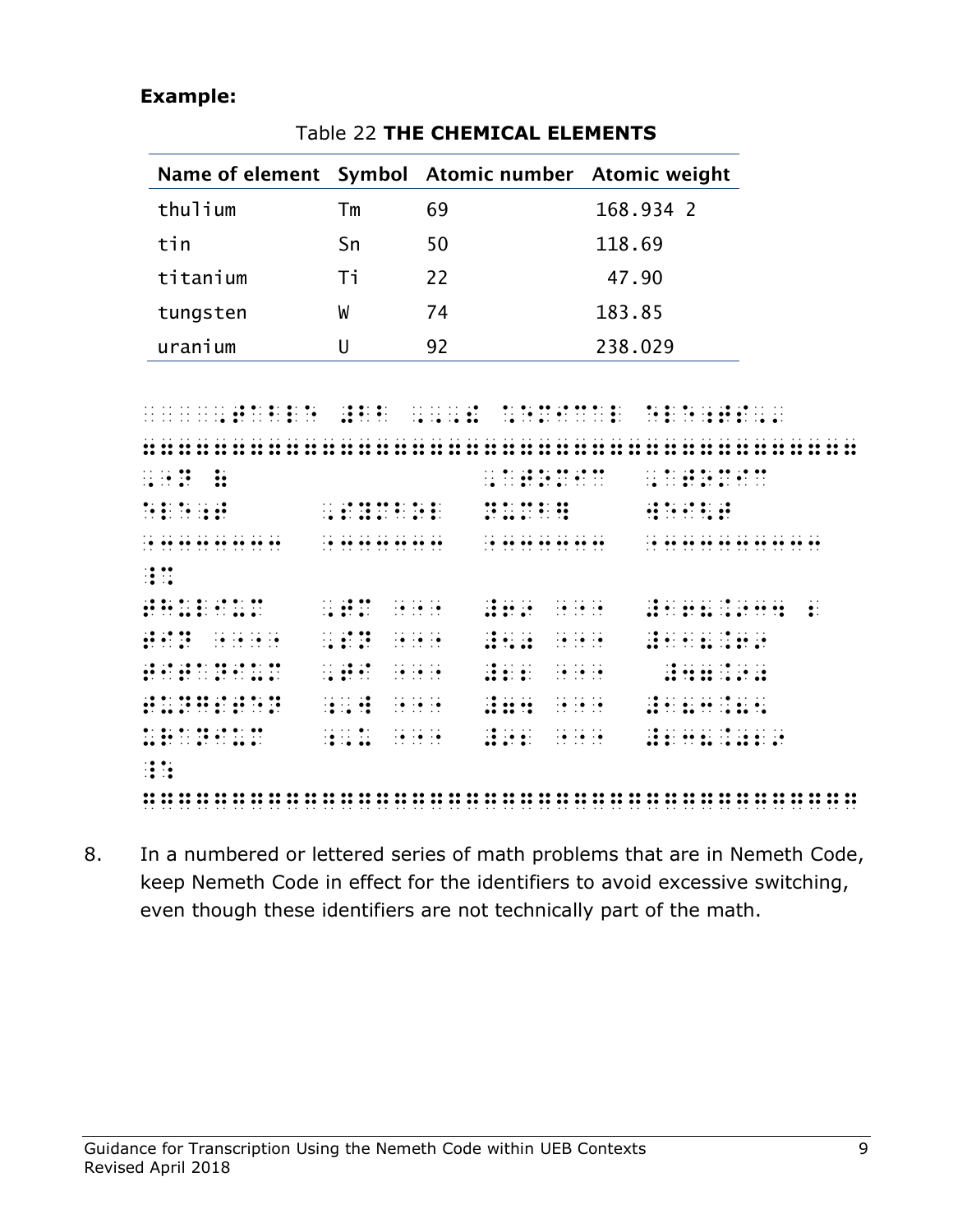| a. $\frac{2}{5} + \frac{5}{2} =$    |                                                                                                                                            |  |  |  |  |                          |  |   |  |                     |   |                                        |             |  |  |
|-------------------------------------|--------------------------------------------------------------------------------------------------------------------------------------------|--|--|--|--|--------------------------|--|---|--|---------------------|---|----------------------------------------|-------------|--|--|
| b. $\frac{12}{5} - \frac{9}{5} =$   |                                                                                                                                            |  |  |  |  |                          |  |   |  |                     |   |                                        |             |  |  |
| c. $\frac{14}{5} - \frac{8}{9} =$   |                                                                                                                                            |  |  |  |  |                          |  |   |  |                     |   |                                        |             |  |  |
| d. $\frac{2}{15} + \frac{24}{15} =$ |                                                                                                                                            |  |  |  |  |                          |  |   |  |                     |   |                                        |             |  |  |
| $\mathbb{R}^n$                      |                                                                                                                                            |  |  |  |  |                          |  |   |  |                     |   |                                        |             |  |  |
|                                     | $\mathbb{R}^2$ , $\mathbb{R}^2$ , $\mathbb{R}^2$                                                                                           |  |  |  |  | <b>ANDREAD AND AND A</b> |  |   |  |                     | ∷ |                                        |             |  |  |
|                                     |                                                                                                                                            |  |  |  |  |                          |  |   |  | $\frac{1}{2}$       |   | $\bullet\bullet$<br>$\ddot{\cdot}$     |             |  |  |
|                                     |                                                                                                                                            |  |  |  |  |                          |  | . |  | $\frac{1}{2}$       |   | $\bullet\bullet$                       |             |  |  |
|                                     | <b>SE 18 SE</b><br>$\begin{array}{cccccccccccccc} \cdot & \bullet & \cdot & \cdot & \cdot & \cdot & \bullet & \cdot & \bullet \end{array}$ |  |  |  |  |                          |  |   |  | $\cdot\cdot\bullet$ |   | $\sim$ $\sim$ $\sim$ $\sim$<br>$\cdot$ | $\ddot{::}$ |  |  |

- 9. In general, keep the switch indicators on the same line as the mathematics to which they apply with the following exceptions:
	- a. As shown in the example above, the opening Nemeth Code indicator at the beginning of a list of numbered or lettered identifiers could be placed by itself on the line above the first item, or at the end of the line of text that precedes the list. This ensures that all identifiers begin in the same cell. If space permits, the Nemeth Code terminator should still be placed on the same line with the text where Nemeth Code ends.
	- b. If space permits, an opening Nemeth Code indicator that precedes a spatial problem may be placed on the same line with the end of the text above the problem. The required blank line follows the opening Nemeth Code indicator. If there is not room on the line with the preceding text, the opening Nemeth Code indicator is placed in cell 1 on a line by itself and followed by the requisite blank line. When Nemeth Code is closed after a spatial problem, the Nemeth Code terminator is placed in cell 1 on a line by itself and is preceded by the required blank line (the blank lines around spatial problems are required in Nemeth Code).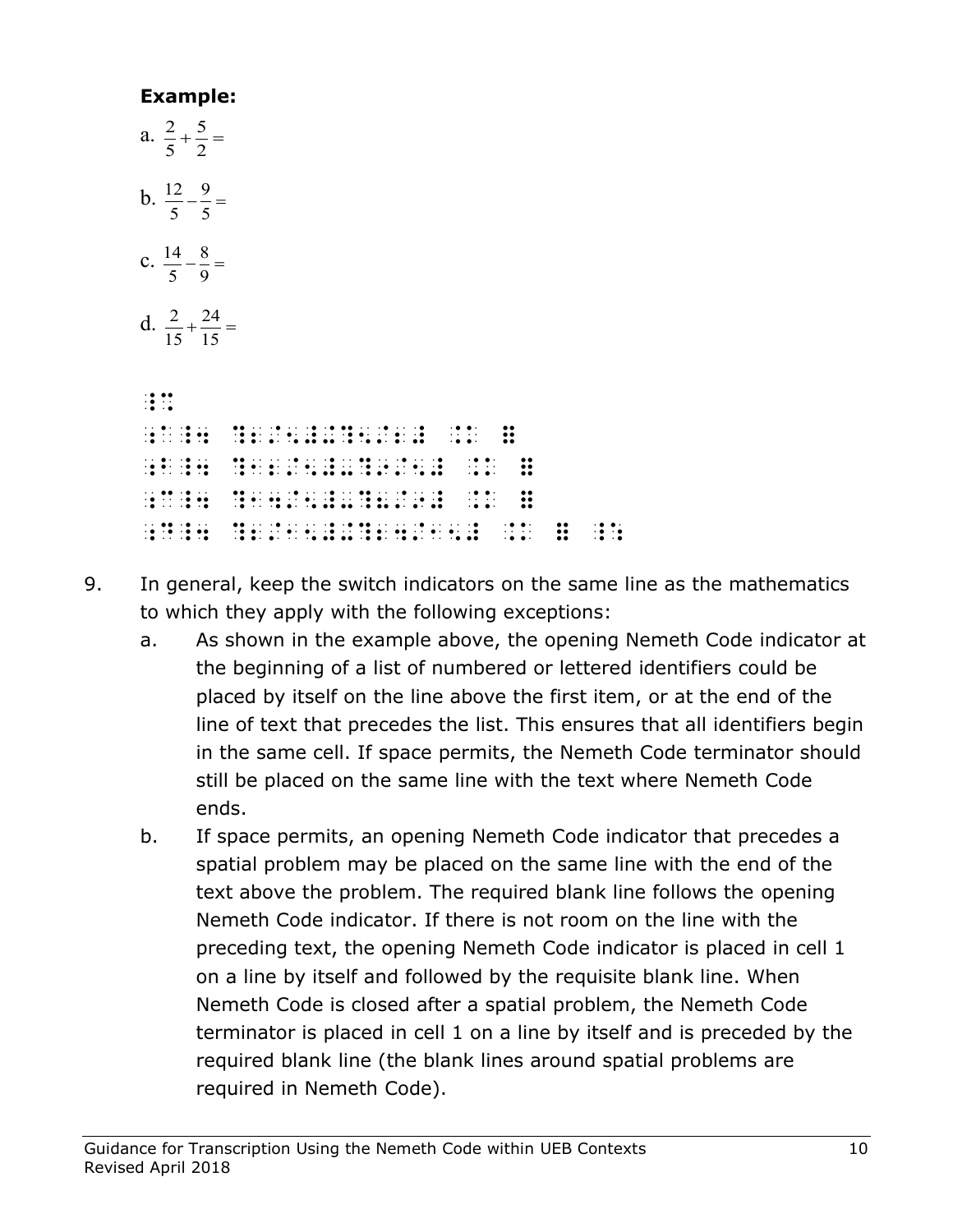- c. If code switching occurs within a math problem and would interfere with the alignment of the problem, an opening Nemeth Code indicator should be placed at the end of the line before the math to which it applies. If there is not room on the line, the indicator is treated as a runover to that line. (*See the example under Formatting #6*.)
- 10. If exercise directions end with an expression in Nemeth Code and the subsequent math problem starts with Nemeth Code, Nemeth Code may be left in effect between the end of the directions and the start of the problem.

Find and simplify each of the following expressions. Let  $f(x) = \sqrt{x+2}$  and  $g(x) = 3x-1$ .

```
8. f(7) 9. g(2) 10. (f ∘ g)(2)
```

```
⠀⠀⠀⠀,f9d & simplify ea* ( ! foll[+
⠀⠀expres.ns4 ,let _% f(x) .k >x+2] ,'&
⠀⠀g(x) .k #3x-1_4
#8_4 f(7)
#9_4 g(2)
#10_4 (f.*g)(2) _:
```
- 11. The opening Nemeth Code indicator and the Nemeth Code terminator should be placed on the same page with part of the expression to which they apply.
- 12. If a tactile graphic intervenes between two items in Nemeth Code, leave Nemeth Code in effect for the graphic.
- 13. When short comments in words appear alternated with math problems (such as comments on equations), switch out of Nemeth Code to transcribe the comments in contracted braille.
- 14. In uncontracted Nemeth braille, the English Letter Indicator (ELI) is used wherever required by §24-§30 of the Nemeth Code. This would mean, for example, that multiple choice and exercise letters as well as single letter abbreviations would need the ELI.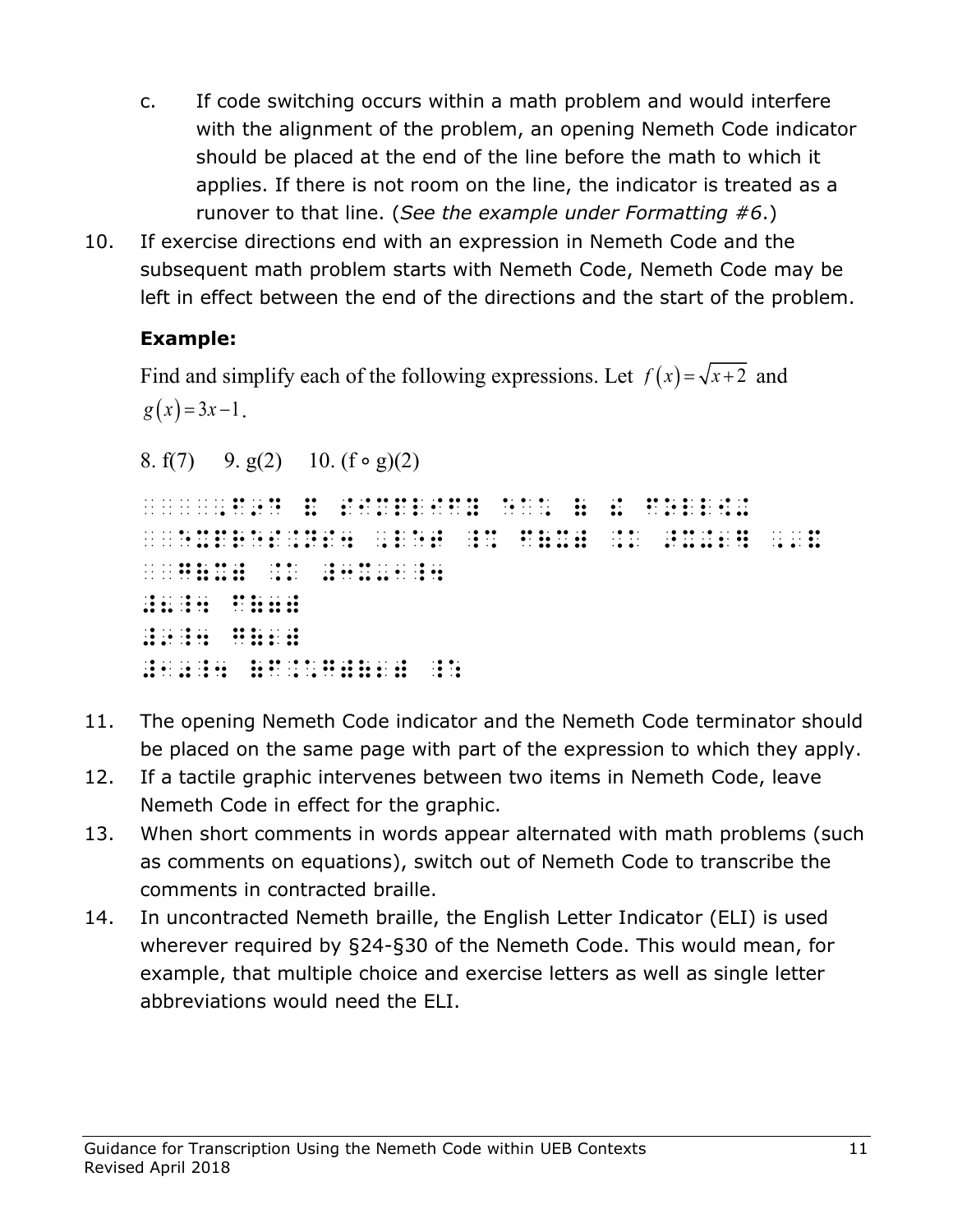15. UEB typeform indicators are used in the surrounding text. Nemeth emphasis indicators are used only if it is necessary to indicate emphasis inside the Nemeth Code switches. For italicized phrases of two or more words within Nemeth switches, where necessary, use the three-cell Nemeth typeform indicators for words, phrases, and mathematical statements.  $\mathbb{R} \times \mathbb{R} \times \mathbb{R}$ (6, 3, 46) (46, 6, 3) For a single italicized word within Nemeth switches, use the italic typeform indicator as already provided for letters and numbers (46). Boldface is indicated by the three-cell Nemeth open and close bold indicators.

## **Example:**

Remember the rule for the probability of **A** *and* **B**? It said

 $P(A \text{ and } B) = P(A) \times P(B)$  when **A** and **B** are independent.

in in the Brown Brown Brown (1988) . De Brown Brown (1988) . De Brown Brown Brown Brits Brown Brown (1988) .<br>In the top the the train Brown (1988) . Box the train (1988) . Bit Brown Brown Brown Brown Brown (1988) . Box<br>In  $\frac{1}{2}$  , and  $\frac{1}{2}$  , and  $\frac{1}{2}$  , and  $\frac{1}{2}$  , and  $\frac{1}{2}$  , and  $\frac{1}{2}$  , and  $\frac{1}{2}$  , and  $\frac{1}{2}$  , and  $\frac{1}{2}$  , and  $\frac{1}{2}$  , and  $\frac{1}{2}$  , and  $\frac{1}{2}$  , and  $\frac{1}{2}$  , and  $\frac{1}{2}$  , a ⠀⠀,p(\_;,a .and \_;,b) ⠀⠀⠀⠀.k ,p(\_;,a)@\*,p(\_;,b) ,':5 \_;,a ,'& ⠀⠀⠀⠀\_;,b \_: >e 9dep5d5t4

16. If code switching is necessary within the text of an emphasized passage as, for example, in a labeled statement, the beginning typeform indicators are repeated after each switch to show that emphasis continues. Therefore, to avoid excessive use of indicators, omit the typeform indication from an emphasized passage in which code switching occurs unless doing so would change the meaning.

# **Example:**

Emphasis may be ignored in the following example. The boldface font has no meaning. If retained, UEB typeform terminates with the opening Nemeth Code indicator, bold is restated inside the switches with Nemeth typeform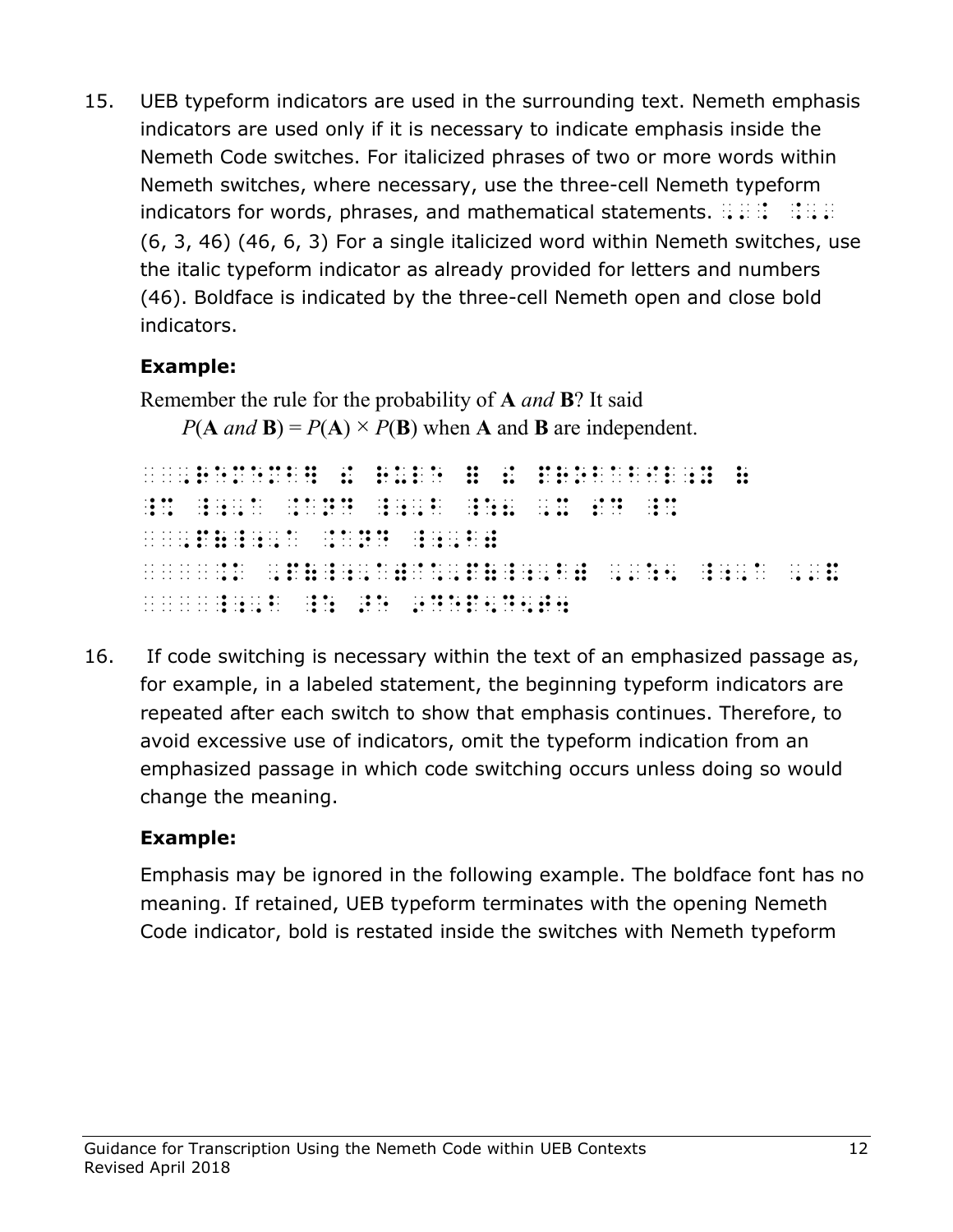indicators, open and close, UEB typeform is restated after the Nemeth terminator, etc., requiring many indicators.

|                               | If a line segment has endpoints at $(x_1, y_1)$ and $(x_2, y_2)$ then the                                            |  |
|-------------------------------|----------------------------------------------------------------------------------------------------------------------|--|
| Midpoint of a<br>Line Segment | midpoint of the line segment has coordinates $\left(\frac{x_1 + x_2}{x_1 + x_2}, \frac{y_1 + y_2}{x_1 + x_2}\right)$ |  |

With boldface retained:

7777777777777777777777777777777777777777 in in the company of the Carlos Company of the Carlos Company of the Carlos Company of the Carlos Company of t<br>The company of the Carlos Carlos Company of the Carlos Carlos Carlos Company of the Carlos Company of the Carl seg at the seg at the seg at the seg at the seg at the seg at the seg at the seg at the seg at the seg at the<br>The form of the seg at the seg at the seg at the seg at the seg at the seg at the seg at the seg at the seg a<br>Th \_% ,'\_ (x1, y1) \_,' \_: ^1&  $\frac{1}{2}$  ,  $\frac{1}{2}$  ,  $\frac{1}{2}$  ,  $\frac{1}{2}$  ,  $\frac{1}{2}$  ,  $\frac{1}{2}$  ,  $\frac{1}{2}$  ,  $\frac{1}{2}$  ,  $\frac{1}{2}$  ,  $\frac{1}{2}$  ,  $\frac{1}{2}$  ,  $\frac{1}{2}$  ,  $\frac{1}{2}$  ,  $\frac{1}{2}$  ,  $\frac{1}{2}$  ,  $\frac{1}{2}$  ,  $\frac{1}{2}$  ,  $\frac{1}{2}$  ,  $\frac{1$  $\begin{bmatrix} 0 & 0 & 0 & 0 & 0 \\ 0 & 0 & 0 & 0 & 0 \\ 0 & 0 & 0 & 0 & 0 \\ 0 & 0 & 0 & 0 & 0 \\ 0 & 0 & 0 & 0 & 0 \\ 0 & 0 & 0 & 0 & 0 \\ 0 & 0 & 0 & 0 & 0 \\ 0 & 0 & 0 & 0 & 0 \\ 0 & 0 & 0 & 0 & 0 \\ 0 & 0 & 0 & 0 & 0 \\ 0 & 0 & 0 & 0 & 0 \\ 0 & 0 & 0 & 0 & 0 \\ 0 & 0 & 0 & 0 & 0 \\ 0 & 0 & 0 & 0 & 0 \\ 0 &$  $\frac{1}{2}$  ,  $\frac{1}{2}$  ,  $\frac{1}{2}$  ,  $\frac{1}{2}$  ,  $\frac{1}{2}$  ,  $\frac{1}{2}$  ,  $\frac{1}{2}$  ,  $\frac{1}{2}$  ,  $\frac{1}{2}$  ,  $\frac{1}{2}$  ,  $\frac{1}{2}$  ,  $\frac{1}{2}$  ,  $\frac{1}{2}$  ,  $\frac{1}{2}$  ,  $\frac{1}{2}$  ,  $\frac{1}{2}$  ,  $\frac{1}{2}$  ,  $\frac{1}{2}$  ,  $\frac{1$ gggggggggggggggggggggggggggggggggggggggg

With boldface not retained:

7777777777777777777777777777777777777777 ⠀⠀,,,midpo9t ( a l9e seg;t,' ,if a l9e seg de la componia de la componia de la componia de la componia de la componia de la componia de la componia<br>1955 - La componia de la componia de la componia de la componia de la componia de la componia de la componia<br>1955 (x2) and the second control of the second control of the second control of the second control of the second co<br>The second control of the second control of the second control of the second control of the second control of<br>T has coord9ates \_% (?x1+x2/2#, ?y1+y2/2#) \_:4 gggggggggggggggggggggggggggggggggggggggg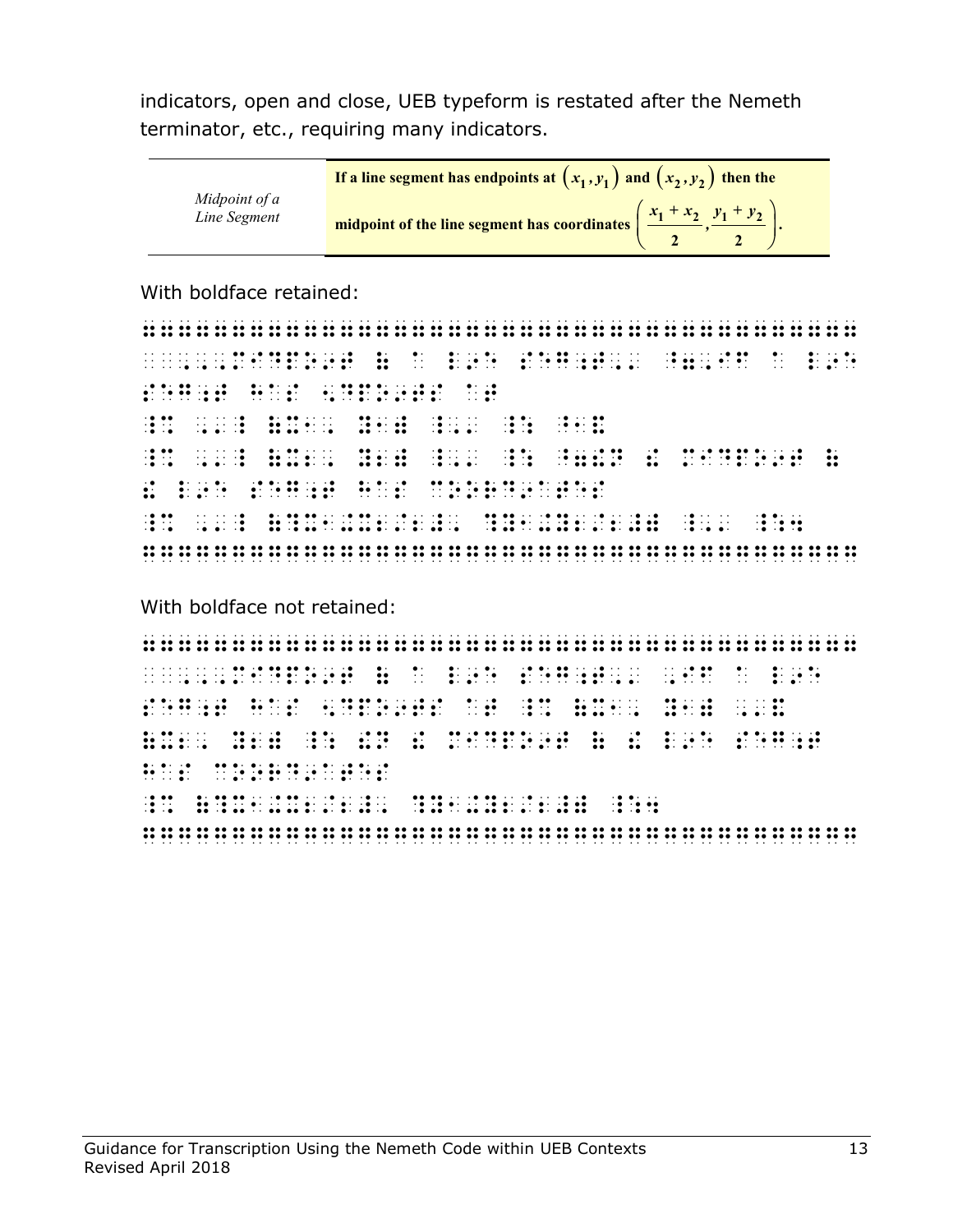In this second example there is meaning to the italics. The italics would be retained using UEB typeform indicators, but the boldface typeform may be ignored.

*Inverse of a*  
\n*2 x 2 Matrix*  
\n
$$
\begin{vmatrix}\na & b \\
2 & d\n\end{vmatrix}
$$
, will have an inverse  $M^{-1}$  if and only if  
\n $2x 2$  Matrix  
\n
$$
\begin{vmatrix}\na & b \\
c & d\n\end{vmatrix} \neq 0
$$
. Then  $M^{-1} = \frac{1}{ad - bc} \begin{bmatrix} d & -b \\ -c & a \end{bmatrix}$ .

17. Number lines are transcribed in Nemeth Code following the provisions of the *Guidelines and Standards for Tactile Graphics*. The following symbols are used and must be listed in braille order in a separate category with the cell 5 heading "Nemeth Horizontal Number Line Symbols" on the Special Symbols page. Following is *suggested* wording.

| <b>Braille</b>        | <b>Meaning</b>                                         |
|-----------------------|--------------------------------------------------------|
| ∷                     | Right-pointing arrowhead                               |
|                       | Bold right-pointing arrowhead                          |
| ∺                     | Ordinary (regular) coordinate (scale) mark             |
| $\ddot{\cdot}$        | Open (hollow) circle, placed above the number line     |
| $\ddot{\ddot{\cdot}}$ | Right bracket, placed above the number line            |
| ።                     | Left bracket, placed above the number line             |
| $\mathbf{ii}$         | Solid (filled-in) circle, placed above the number line |
| $\vdots$              | Left parenthesis, placed above the number line         |
| $\vdots$              | Right parenthesis, placed above the number line        |
| $\ddot{\cdot}$        | Left-pointing arrowhead                                |
|                       | Bold left-pointing arrowhead                           |
| $\vdots$              | Line segment                                           |
|                       | Bold (shaded, colored) line segment                    |

**NOTE:** These symbols should not be used below the Grade 4 level.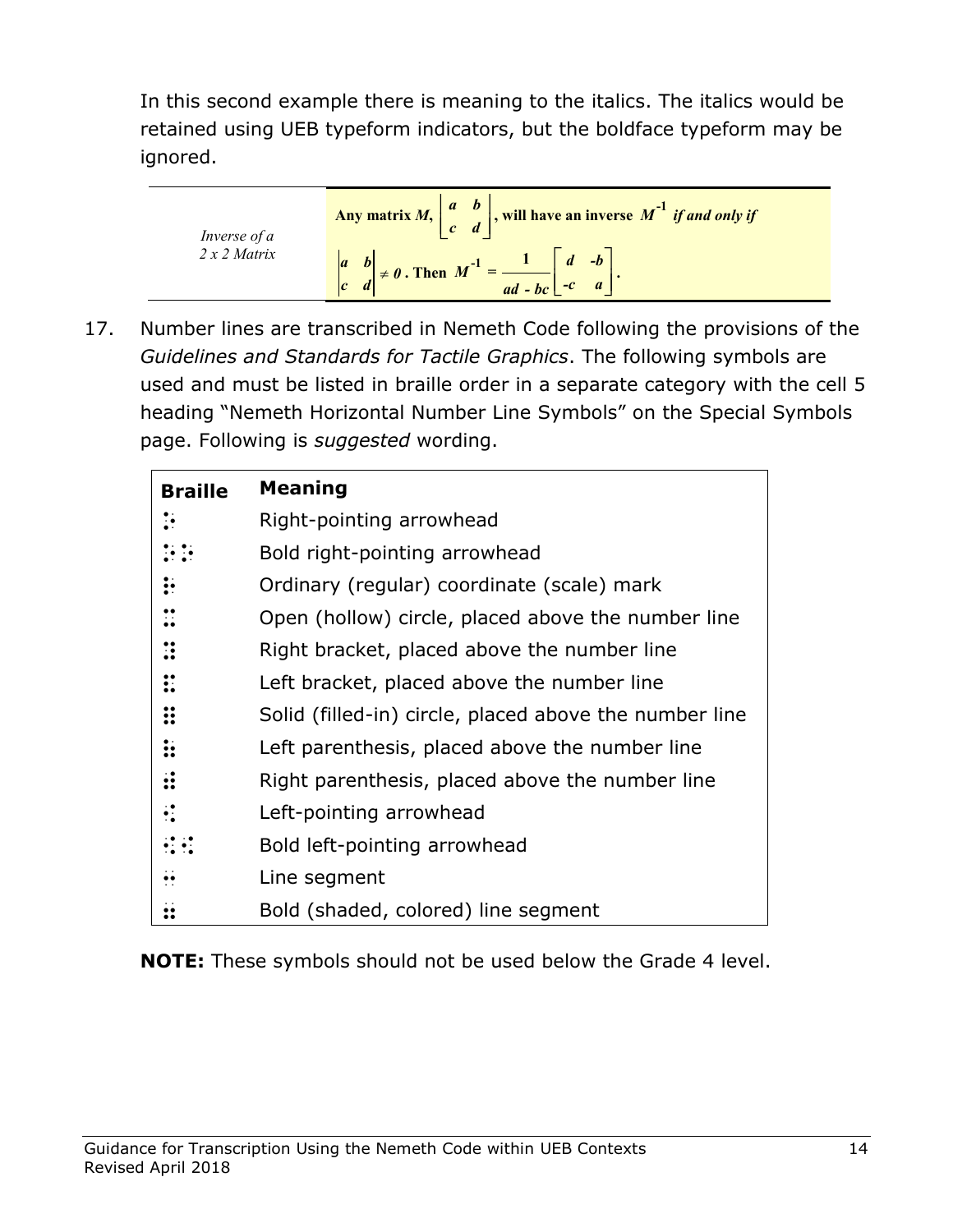# **Formatting**

The switch indicators signal which **symbols** are to be used, but they do not govern the **formatting**. Formatting (that is, indentions, line spacing, centering, etc.) is handled as a separate issue from the switch between **symbols sets/notation.** This means that the document that contains even one set of Nemeth Code switch indicators is formatted according to the following mix of Nemeth Code and *Braille Formats* provisions regardless of whether Nemeth Code is in effect. Note that for this context, emphasis falls in the category of symbols, not formatting.

- 1. Follow Nemeth Code rules about division of mathematical expressions. If there is not room on a line for the Nemeth Code terminator and any related punctuation to follow the last expression, the indicator may be separated from the math and placed on the following line.
- 2. For a box transcribed all in Nemeth Code, the opening Nemeth Code indicator is at the beginning of the top box line, followed by a blank space. The Nemeth Code terminator is at the end of the bottom box line, preceded by a space. The box lines themselves should be brailled as indicated in the most current edition of *Braille Formats.* If a transcriber's note occurs inside a box that is otherwise all in Nemeth Code, do not include the box lines within Nemeth Code. Preferably, the transcriber's note would be transcribed before the box. If technical material follows the box without interruption, begin the Nemeth Code before the box and terminate Nemeth Code after the technical material following the box.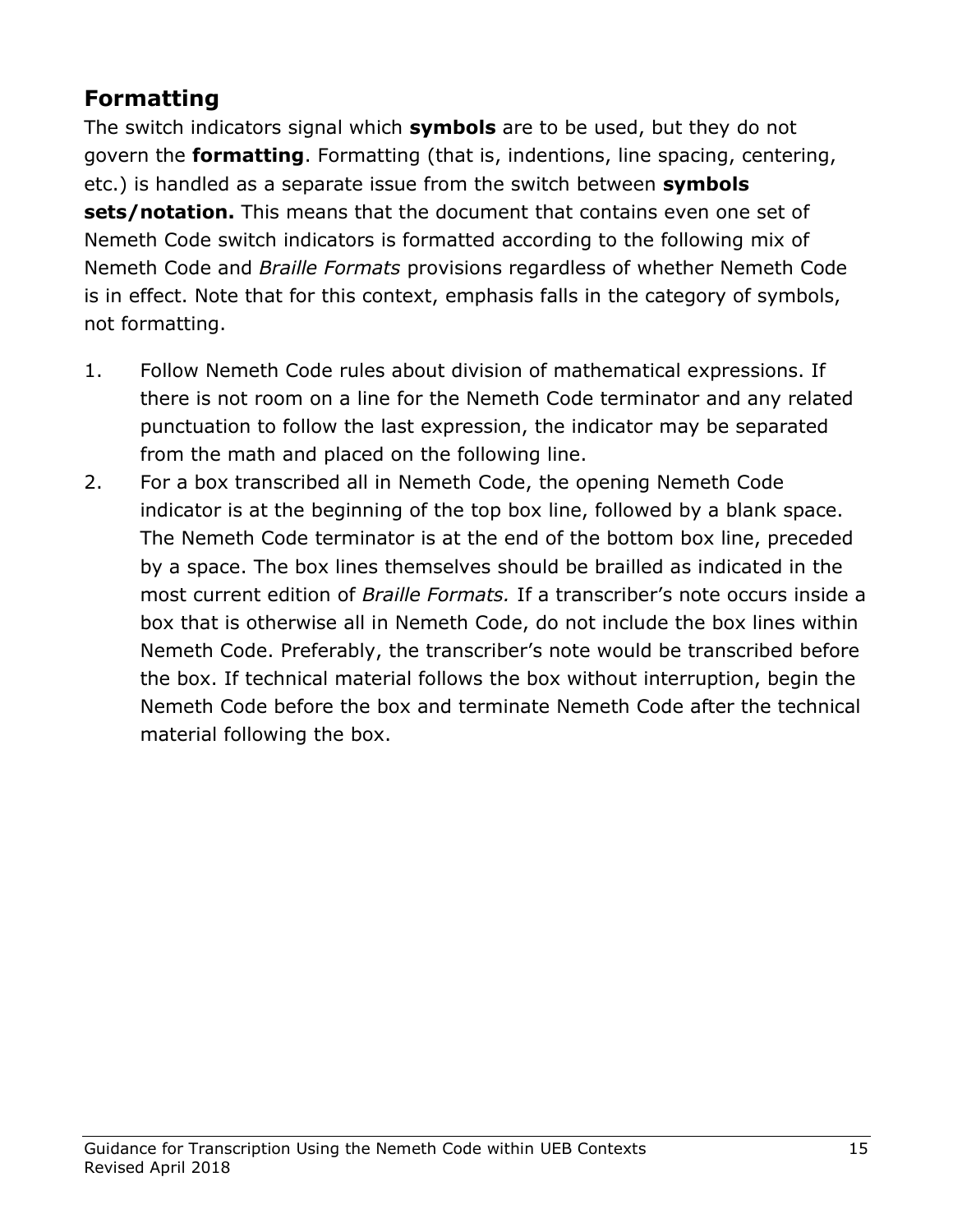Tangent table

| x (rad)        | X <sup>o</sup>    | tan(x)         |
|----------------|-------------------|----------------|
| $-\pi/2$       | $-90^\circ$       | $-\infty$      |
| $-1.2490$      | $-71.565^{\circ}$ | $-3$           |
| $-1.1071$      | $-63.435^{\circ}$ | $-2$           |
| $-\pi/3$       | $-60^\circ$       | $-\sqrt{3}$    |
| $-\pi/4$       | $-45^\circ$       | $-1$           |
| $-\pi/6$       | $-30^\circ$       | $-1/\sqrt{3}$  |
| $-0.4636$      | $-26.565^{\circ}$ | $-0.5$         |
| $\overline{0}$ | $0^{\circ}$       | $\overline{0}$ |
| 0.4636         | 26.565°           | 0.5            |
| $\pi/6$        | $30^\circ$        | $1/\sqrt{3}$   |
| $\pi/4$        | $45^{\circ}$      | $\mathbf{1}$   |
| $\pi/3$        | $60^{\circ}$      | $\sqrt{3}$     |
| 1.1071         | $63.435^{\circ}$  | $\overline{2}$ |
| 1.2490         | $71.565^\circ$    | 3              |
| $\pi/2$        | $90^{\circ}$      | $\infty$       |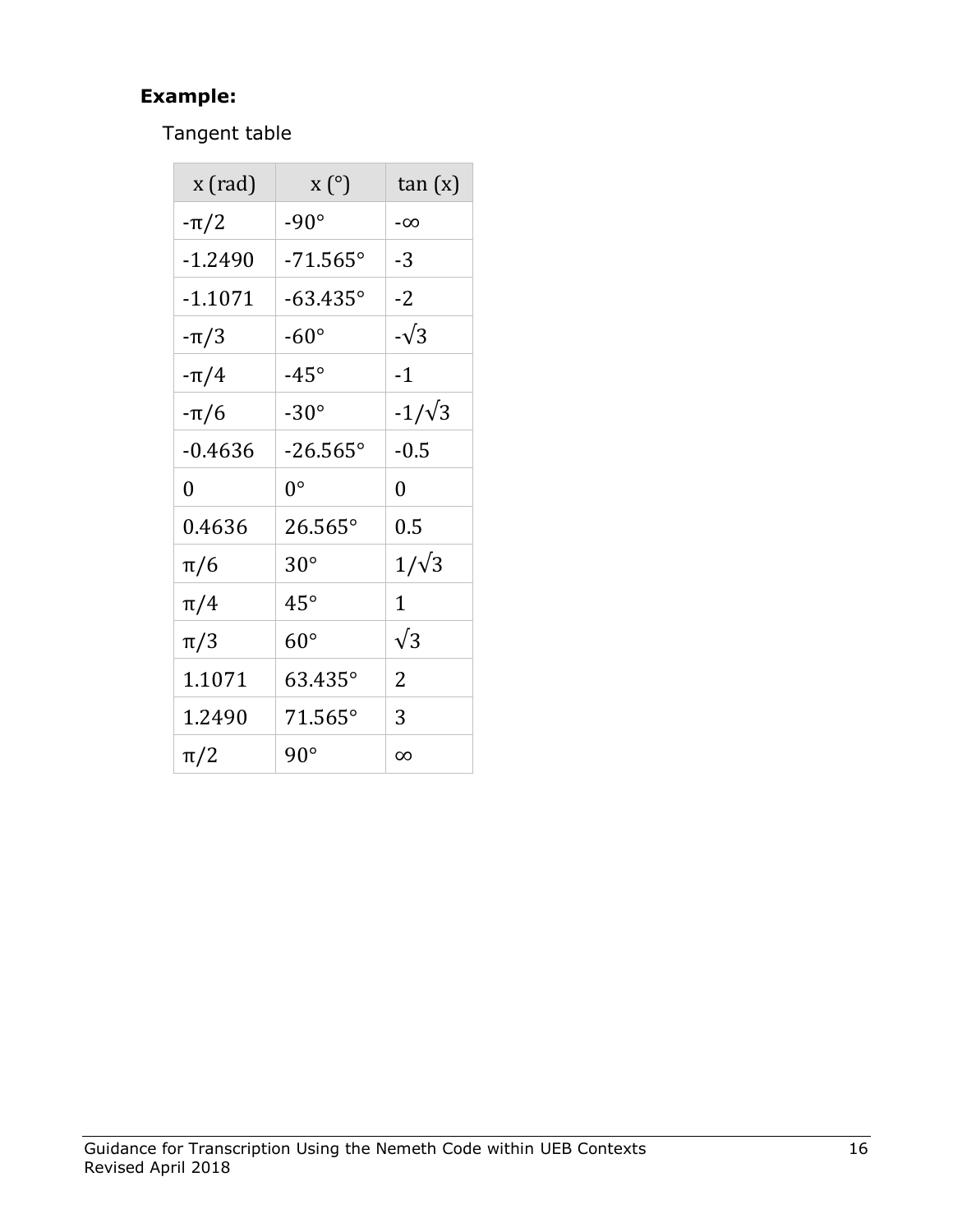|  |               |  |  |  |  |  |  |  |  | 111   122   132   133   134   135   135   135   135   135   135   135   135   135   135   135   135   135   13<br>136   137   138   138   138   138   138   138   138   138   138   138   138   138   138   138   138   138   1<br>1 |  |  |                                                                                                                                                                                                                                      |  |  |  |  |  |  |  |
|--|---------------|--|--|--|--|--|--|--|--|--------------------------------------------------------------------------------------------------------------------------------------------------------------------------------------------------------------------------------------|--|--|--------------------------------------------------------------------------------------------------------------------------------------------------------------------------------------------------------------------------------------|--|--|--|--|--|--|--|
|  |               |  |  |  |  |  |  |  |  |                                                                                                                                                                                                                                      |  |  |                                                                                                                                                                                                                                      |  |  |  |  |  |  |  |
|  |               |  |  |  |  |  |  |  |  |                                                                                                                                                                                                                                      |  |  |                                                                                                                                                                                                                                      |  |  |  |  |  |  |  |
|  |               |  |  |  |  |  |  |  |  | in a composito de la casa de la composito de la casa de la composito de la casa de la casa de la casa de la ca<br>1991 - La casa de la casa de la casa de la casa de la casa de la casa de la casa de la casa de la casa de la<br>19 |  |  |                                                                                                                                                                                                                                      |  |  |  |  |  |  |  |
|  |               |  |  |  |  |  |  |  |  | in de la propia de la carra de la carra de la carra de la carra de la carra de la carra de la carra de la carr<br>1991 - La carra de la carra de la carra de la carra de la carra de la carra de la carra de la carra de la car<br>1 |  |  |                                                                                                                                                                                                                                      |  |  |  |  |  |  |  |
|  |               |  |  |  |  |  |  |  |  |                                                                                                                                                                                                                                      |  |  |                                                                                                                                                                                                                                      |  |  |  |  |  |  |  |
|  |               |  |  |  |  |  |  |  |  |                                                                                                                                                                                                                                      |  |  | in de les propies de la companya de la companya de la companya de la companya de la companya de la companya de<br>1990 : les primeiras de la companya de la companya de la companya de la companya de la companya de la companya<br> |  |  |  |  |  |  |  |
|  |               |  |  |  |  |  |  |  |  |                                                                                                                                                                                                                                      |  |  |                                                                                                                                                                                                                                      |  |  |  |  |  |  |  |
|  |               |  |  |  |  |  |  |  |  |                                                                                                                                                                                                                                      |  |  |                                                                                                                                                                                                                                      |  |  |  |  |  |  |  |
|  | $\frac{1}{2}$ |  |  |  |  |  |  |  |  | المناطق المناطق المناطق المناطق المناطق المناطق المناطق المناطق المناطق المناطق المناطق المناطق المناطق المناط<br>والمناطق المناطق المناطق المناطق المناطق المناطق المناطق المناطق المناطق المناطق المناطق المناطق المناطق المن      |  |  |                                                                                                                                                                                                                                      |  |  |  |  |  |  |  |
|  |               |  |  |  |  |  |  |  |  |                                                                                                                                                                                                                                      |  |  |                                                                                                                                                                                                                                      |  |  |  |  |  |  |  |
|  |               |  |  |  |  |  |  |  |  |                                                                                                                                                                                                                                      |  |  | ה בישראש את הראשון היה בה בה בה היה היא של שהורה היא של היה בישראל.<br>ששות הראשון של השישור היה היא של היה היה בה היא של היה של היה של היה של היה של היה של היה של היה של היה היה של<br>הראשון של השישור היה של היה היה היה היה הי  |  |  |  |  |  |  |  |
|  | <b>HIMMED</b> |  |  |  |  |  |  |  |  |                                                                                                                                                                                                                                      |  |  |                                                                                                                                                                                                                                      |  |  |  |  |  |  |  |
|  |               |  |  |  |  |  |  |  |  | 1980 - De La Brazil, estado de la contrada de la califactura de la califactura de la califactura de la califac<br>1980 - La Carlo de La Califactura de la califactura de la califactura de la califactura de la califactura de<br>19 |  |  |                                                                                                                                                                                                                                      |  |  |  |  |  |  |  |
|  |               |  |  |  |  |  |  |  |  | ing and a great contract the company of the company of the company of the company of the company of the company<br>The great company of the company of the company of the company of the company of the company of the company of    |  |  |                                                                                                                                                                                                                                      |  |  |  |  |  |  |  |
|  |               |  |  |  |  |  |  |  |  |                                                                                                                                                                                                                                      |  |  |                                                                                                                                                                                                                                      |  |  |  |  |  |  |  |
|  |               |  |  |  |  |  |  |  |  | 1980 - De La Brazil, estado de la contra de la Cartella de La Cartella de La Cartella de La Cartella de La Car<br>1980 - La Cartella de La Cartella de La Cartella de La Cartella de La Cartella de La Cartella de La Cartella<br>19 |  |  |                                                                                                                                                                                                                                      |  |  |  |  |  |  |  |
|  |               |  |  |  |  |  |  |  |  |                                                                                                                                                                                                                                      |  |  |                                                                                                                                                                                                                                      |  |  |  |  |  |  |  |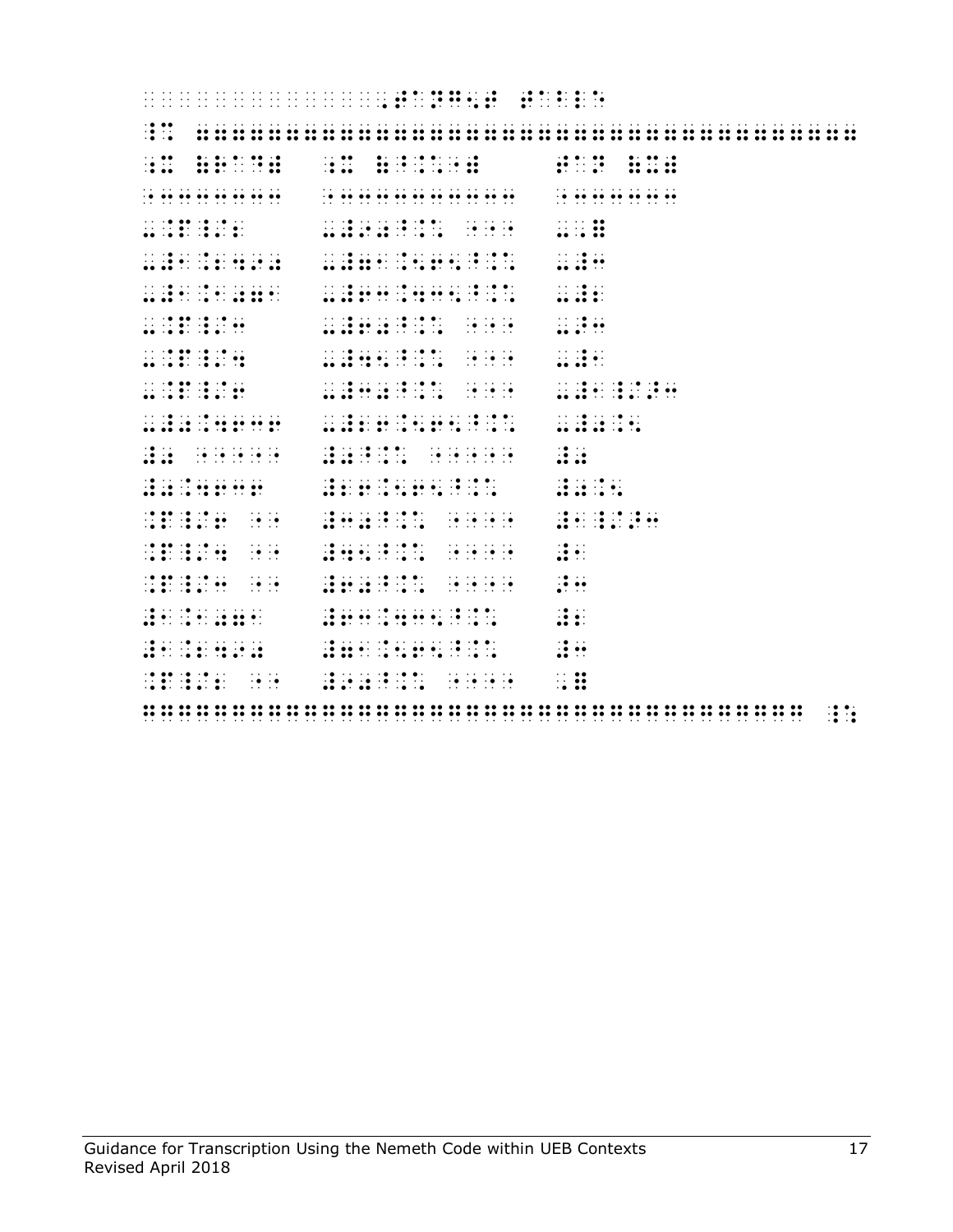- 3. All narrative paragraphs should be transcribed in 3-1 (no blocked paragraphs).
- 4. Runover margins for itemized material are determined individually for each question rather than by section as *Formats* states.
- 5. For an exercise with any number of subentry levels, use margins 1-5 for the first level, and 3-5 for all subsequent levels. (Follows *Nemeth formatting rules*).
- 6. It is preferred that authors' comments following mathematical equations be treated as part of the line of the equation, with runovers in the appropriate location for the expression. Alternatively, authors' comments may be blocked four cells to the right of the runover of the expression. The comments should be formatted in a consistent manner within a transcription.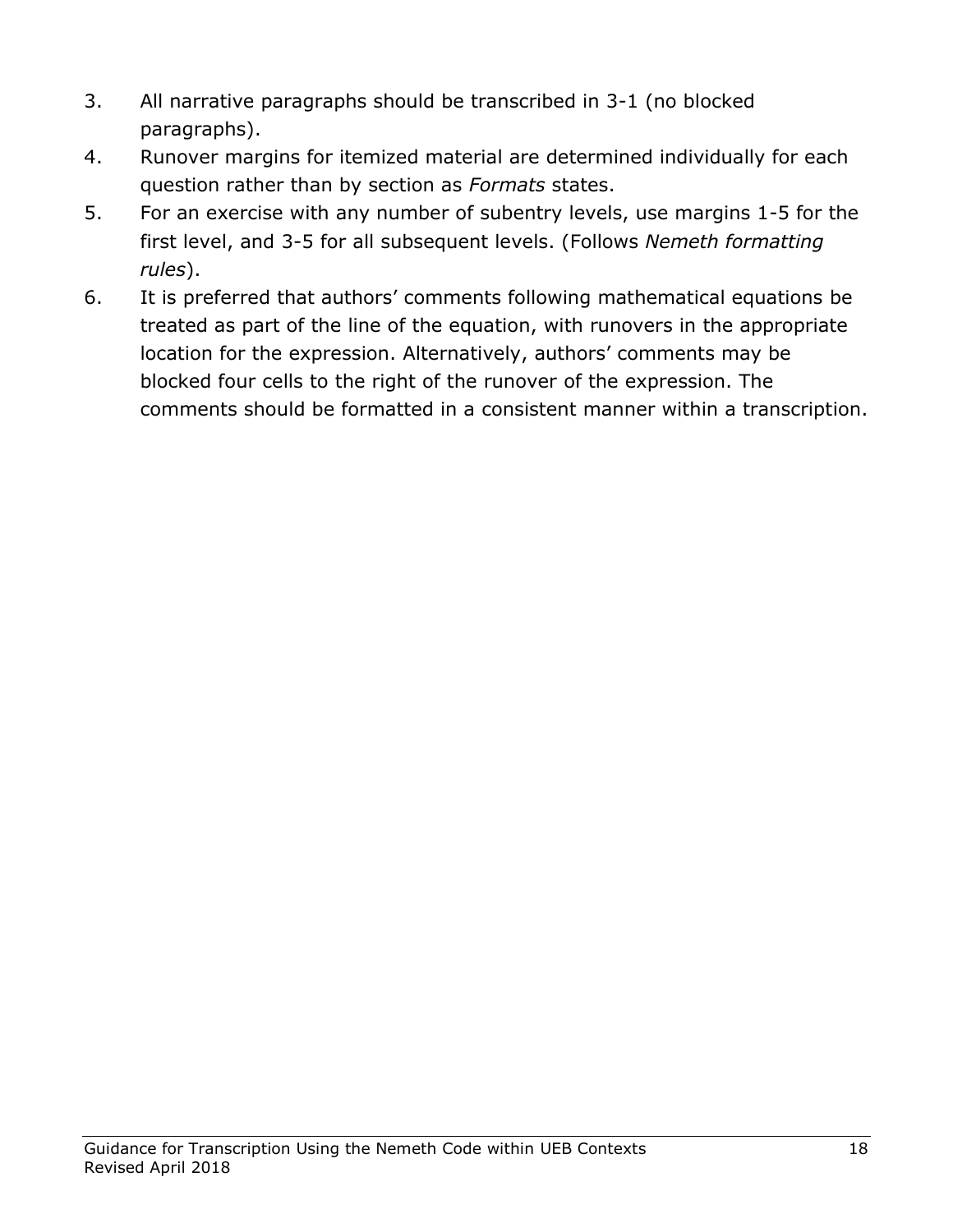You can substitute these values into the equation to find *C.*

| $Ax + By = C$     | Standard form of a linear equation    |
|-------------------|---------------------------------------|
| $4x + 5y = C$     | Substitute values for A and B.        |
| $4(3) + 5(1) = C$ | <b>Substitute values for x and y.</b> |
| $12 + 5 = C$      |                                       |
| $17 = C$          |                                       |

The standard form of the equation is  $4x + 5y = 17$ .

```
\overline{1}, y c sub-itute \overline{1} , y c sub-itute \overline{1} , y c sub-itute \overline{1}to felix and the felix and the felix and the felix and the felix and the felix and the felix and the felix and<br>The felix and felix and the felix and the felix and the felix and the felix and the felix and the felix and th<br>
axharan da de ne na de la sedera la ne de la sedera da sede de la de de la de la ser an estadounidad per la de<br>La la la la la la la de la la la la la la la la lega de la la la la de la la la la la la de la la la la la la<br>
\frac{1}{2} \frac{1}{2} \frac{1}{2} \frac{1}{2} \frac{1}{2} \frac{1}{2} \frac{1}{2} \frac{1}{2} \frac{1}{2} \frac{1}{2} \frac{1}{2} \frac{1}{2} \frac{1}{2} \frac{1}{2} \frac{1}{2} \frac{1}{2} \frac{1}{2} \frac{1}{2} \frac{1}{2} \frac{1}{2} \frac{1}{2} \frac{1}{2} .<br>Littling agost the group of the extreme of the extreme of the experimental extreme of the extension of the ext<br>Littling agost the extreme of the extreme of the extreme of the extreme of the extreme of the extreme of the
⠀⠀⠀⠀,a & ;,b4 _%
ús se sposoba se sposoba se provincial (1994), como la segunda de la contra de sposoba de la contra de de la c<br>As secunda de de de segunda de la contra la secunda (1955), subjectiva de de segunda (1955), que se secunda (<br>
\frac{1}{2}; \frac{1}{2}; \frac{1}{2}; \frac{1}{2}; \frac{1}{2}; \frac{1}{2}; \frac{1}{2}; \frac{1}{2}; \frac{1}{2}; \frac{1}{2}; \frac{1}{2}; \frac{1}{2}; \frac{1}{2}; \frac{1}{2}; \frac{1}{2}; \frac{1}{2}; \frac{1}{2}; \frac{1}{2}; \frac{1}{2}; \frac{1}{2}; ⠀⠀#12+5 .k ,c
⠀⠀#17 .k ,c _:
,! /&>d =m ( ! equa;n is
_% # 4x+5y .k #17 .k #17 .k #17 .k #17 .k #17 .k #17 .k #17 .k #17 .k #17 .k #17 .k #17 .k #17 .k #17 .k #17 .<br>- 4x .k = 4x .k #17 .k #17 .k #17 .k #17 .k #17 .k #17 .k #17 .k #17 .k #17 .k #17 .k #17 .k #17 .k #17 .k #17
```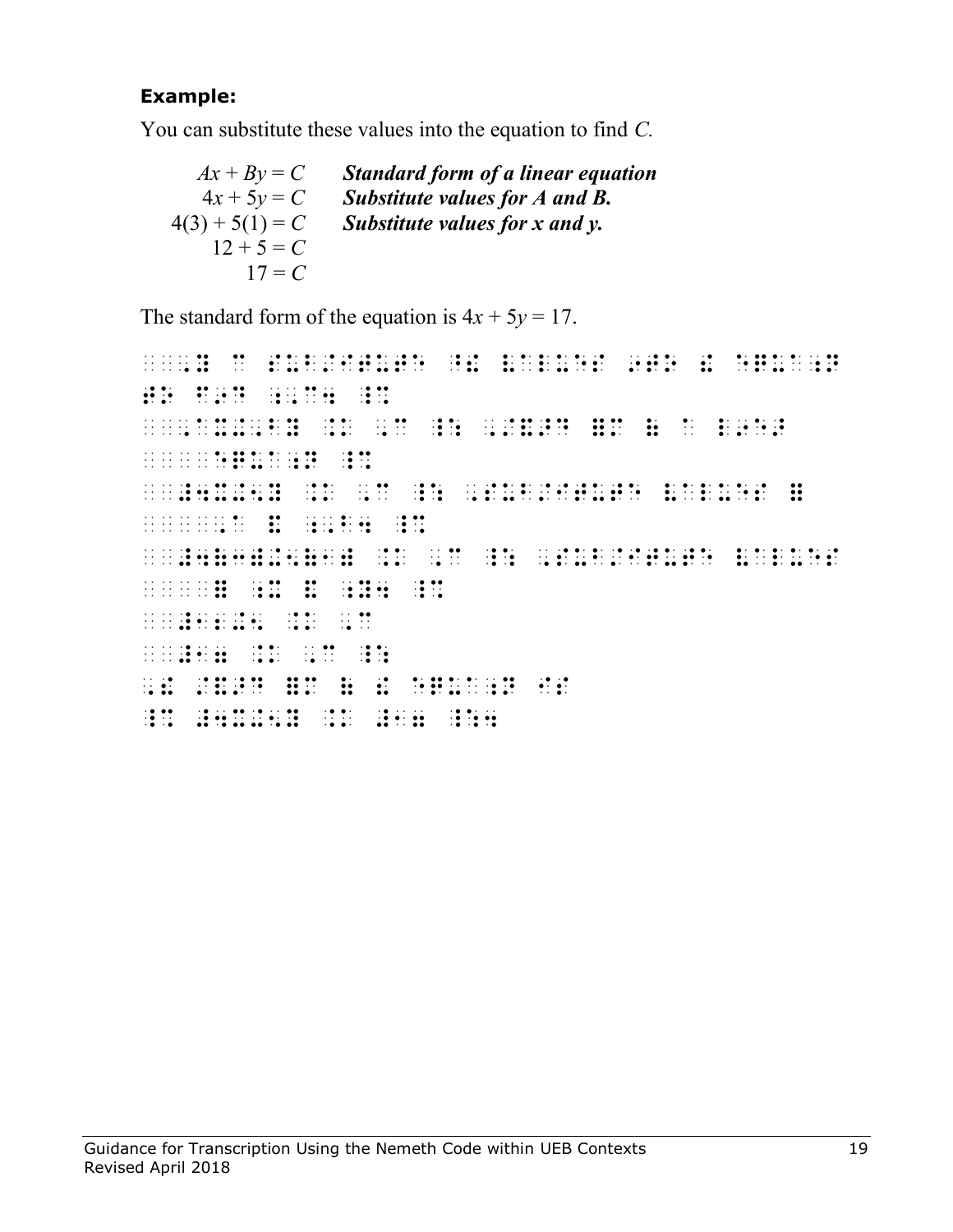- 7. Follow *Formats* for displayed literary text, with the exception of blocked paragraphs, which are not used in Nemeth. Follow Nemeth rules for displayed math expressions (displayed material begins 2 cells to the right of the material above it with runovers two cells to the right of that; no blank lines).
- 8. Instructions are transcribed in 5-3 (follows Nemeth formatting rules). At least one line of the instructions must be on the same braille page as the questions or itemized text that follow.
- 9. Instructions must be followed by lettered or numbered exercises. If there are no exercises following the instructions, the text is considered a narrative paragraph and transcribed in 3-1.
- 10. If the body of a table, excluding column headings, consists only of numbers, the numeric indicator **may** be omitted. The table can contain no guide dots, plus/minus signs, etc. No TN is required. The body of the table is transcribed according to Nemeth Code and must be within Nemeth Code indicators.
- 11. In listed table format, when transcribing within the Nemeth switches, a double dash (four cells of dots 36) is used for blank entries that are to be filled in.
- 12. Transcribe proportion and ratio symbols according to the rules of Nemeth Code.
- 13. In a technical context, use the Nemeth caret; in surrounding text, use the UEB caret. This means that the caret may be brailled two different ways within one document. The distinction is based on meaning.
- 14. Words enclosed in shapes are transcribed according to the methods for shapes with internal modification and must be enclosed within Nemeth switches. This includes print representations of computer or calculator keys.
- 15. When a matrix is embedded in text, the opening Nemeth Code indicator is placed on the top line of the matrix before the opening enlarged grouping symbol on that line; the Nemeth Code terminator is placed on the top line of the matrix after the closing enlarged grouping symbol. These indicators apply to the whole arrangement. The enlarged grouping indicators provide the boundaries on the subsequent lines of the matrix. If there is room on the top line after the matrix, surrounding text can continue on that line.